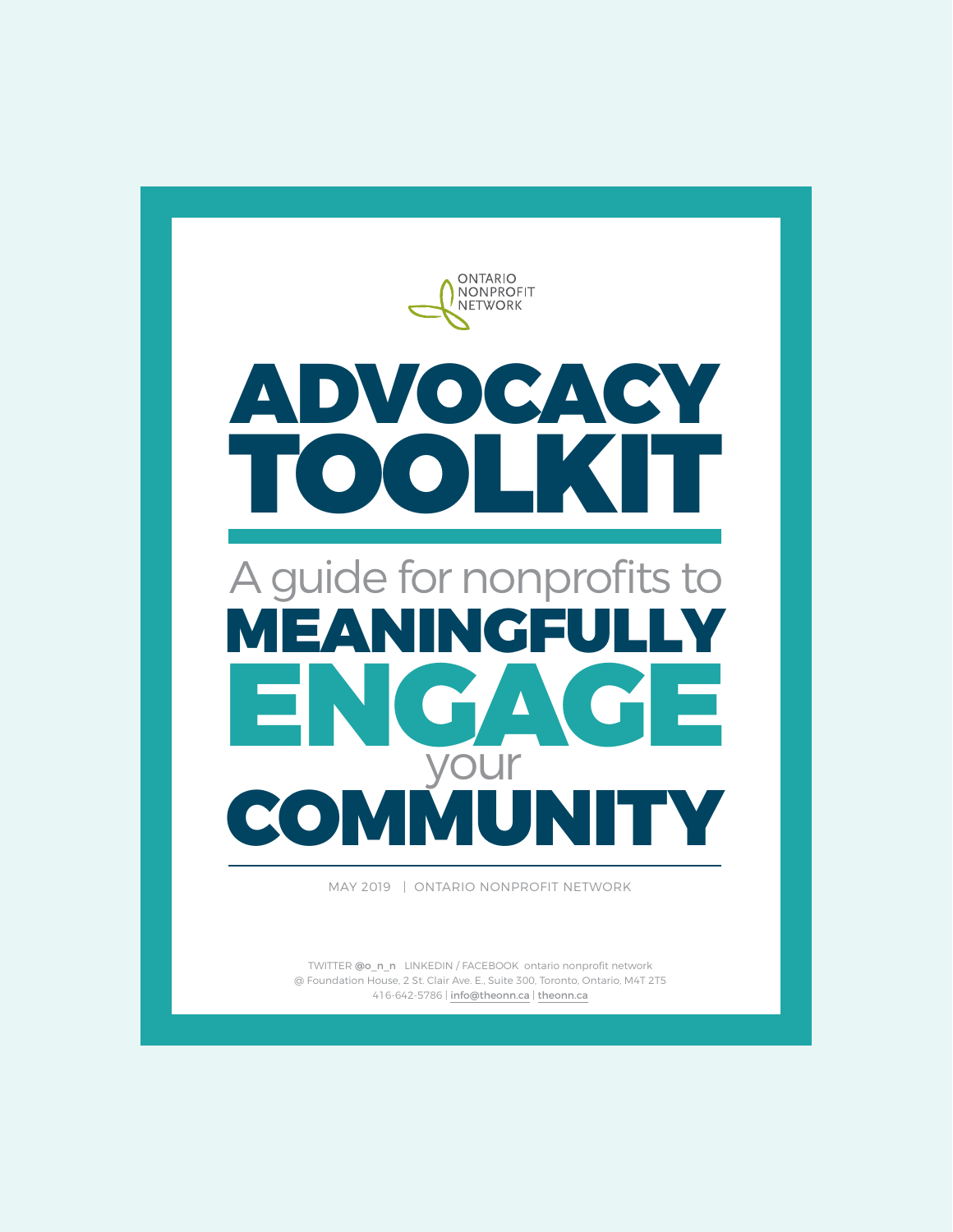#### **ABOUT ONN**

Organized in 2007 and incorporated as a nonprofit in 2014, the Ontario Nonprofit Network (ONN) is the independent nonprofit network for the 585,000 nonprofits and charities in Ontario, focused on policy, advocacy, and services to strengthen Ontario's nonprofit sector as a key pillar of our society and economy.

ONN works to create a public policy environment that allows nonprofits and charities to thrive. We engage our network of diverse nonprofit organizations across Ontario to work together on issues affecting the sector, and channel the voices of our network to government, funders and other stakeholders.

#### **OUR VISION**

A Strong and Resilient Nonprofit Sector. Thriving Communities. A Dynamic Province.

#### **OUR MISSION**

To engage, advocate, and lead with—and for—nonprofit and charitable organizations that work for the public benefit in Ontario.

#### **OUR VALUES**

Courage to take risks and do things differently. Diversity of perspectives, creativity and expertise to get stuff done. Optimism and **d**etermination. Solutions created by the sector, with the sector, for the sector. Celebrating our successes and learning from our experiences. Strength that comes from working together.

#### **THANK YOU**

We are grateful to sector colleagues for reviewing this guide and sharing their resources, including John Beebe (Democratic Engagement Exchange, Ryerson University), Ilona Dougherty (University of Waterloo), Mark Frimpong (YMCA Ontario), and Nauman Khan (United Way Toronto & York Region).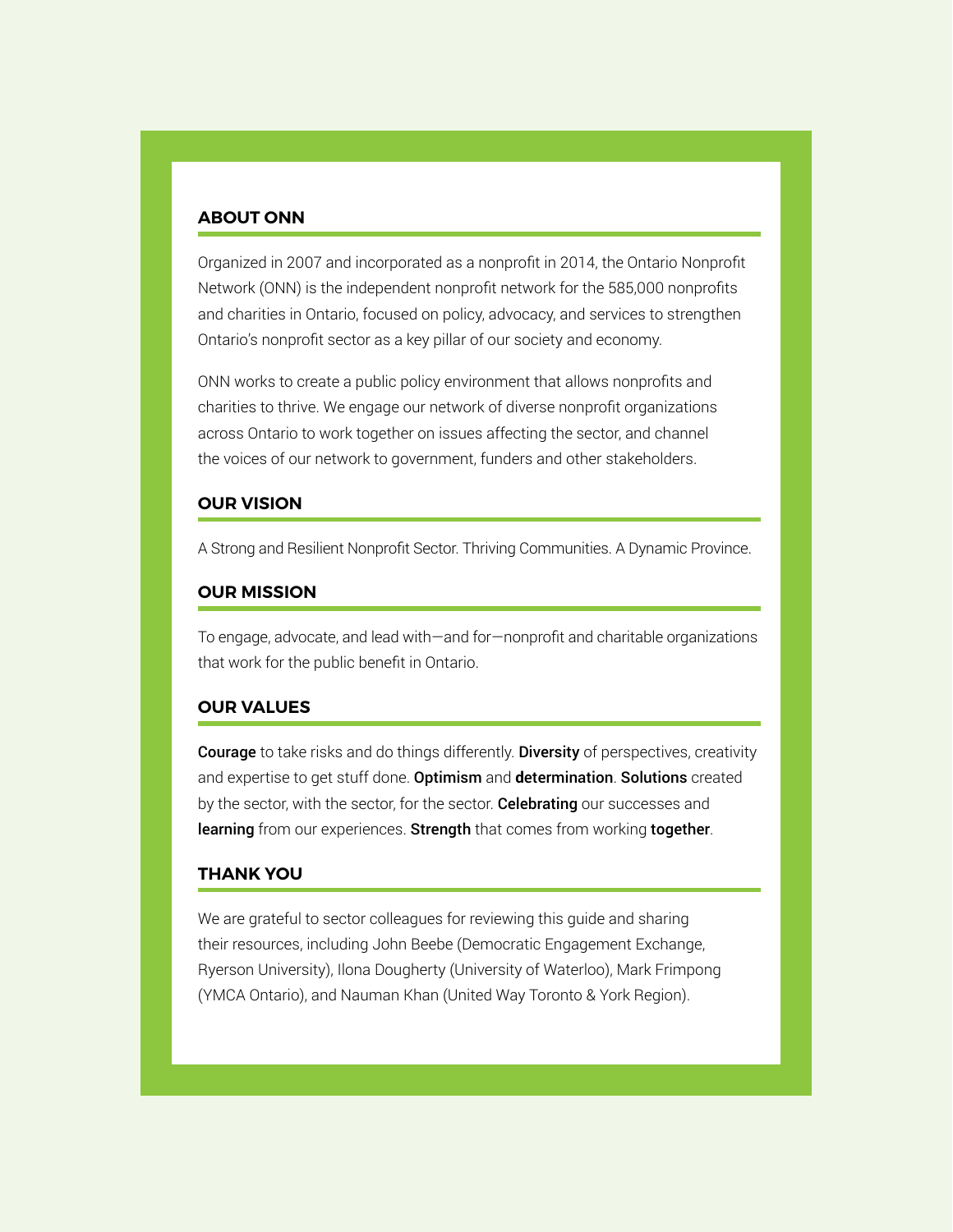# <span id="page-2-0"></span>TABLE OF CONTENTS

| <b>Advocacy matters</b>                                        | 4  |
|----------------------------------------------------------------|----|
| The value proposition of Ontario's<br>nonprofit sector         | 6  |
| Creating your engagement strategy                              | 8  |
| Framing your "ask"                                             | 9  |
| Choosing the right tactic                                      | 10 |
| Organizing through networks                                    | 11 |
| Putting community engagement first                             | 11 |
| Some dos and don'ts when engaging                              | 13 |
| ONN policy priorities                                          | 14 |
| Rules to be aware of                                           | 14 |
| Lobbyist Registration Act (Ontario)                            | 14 |
| Election Finances Statute Law<br>Amendment Act, 2016 (Ontario) | 15 |
| Canada Revenue Agency (Canada)                                 | 16 |

# **[SECTION 1](#page-3-0) [SECTION 2](#page-16-0)**

| Digging into tactics                   | 17 |
|----------------------------------------|----|
| Meet with elected officials or staff   | 18 |
| Host a forum or town hall meeting      | 20 |
| Host a community or organization event | 23 |
| Engage through traditional media       | 24 |
| Engage through social media            | 25 |
| Encourage civic literacy               | 26 |

# **[SECTION 3](#page-26-0)**

| <b>Resources</b>                                 | 27 |
|--------------------------------------------------|----|
| Who does what in the Ontario government 27       |    |
| Inspiration and more resources<br>for engagement |    |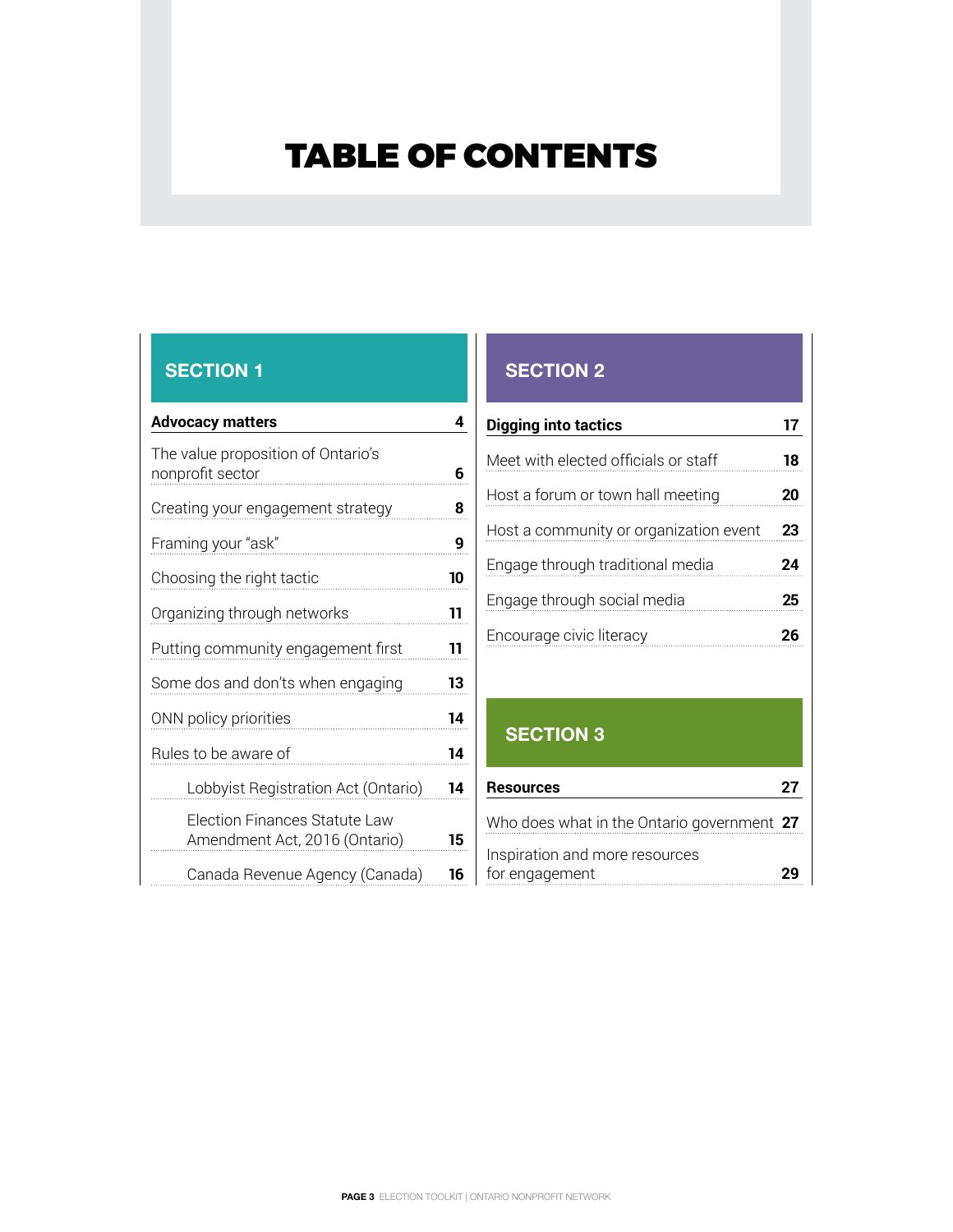# <span id="page-3-0"></span>SECTION ONE ADVOCACY MATTERS

# **NONPROFITS HAVE A UNIQUE ROLE**

Nonprofit advocacy and policy work is rooted in community experience.



**Increase Awareness** Increase awareness and understanding of community challenges and opportunites and government actions.



**Listen to Patterns** Identify issues and opportunities across communities and regions.



### **Convene** Connect people and groups to create

opportunities in communities.



**Build Capacity** Share the knowledge and research nonprofits already have.



**Demand Accountability** Hold government and decision makers accountable.



**Strengthen Voices** Build confidence to speak up and say what communities care about.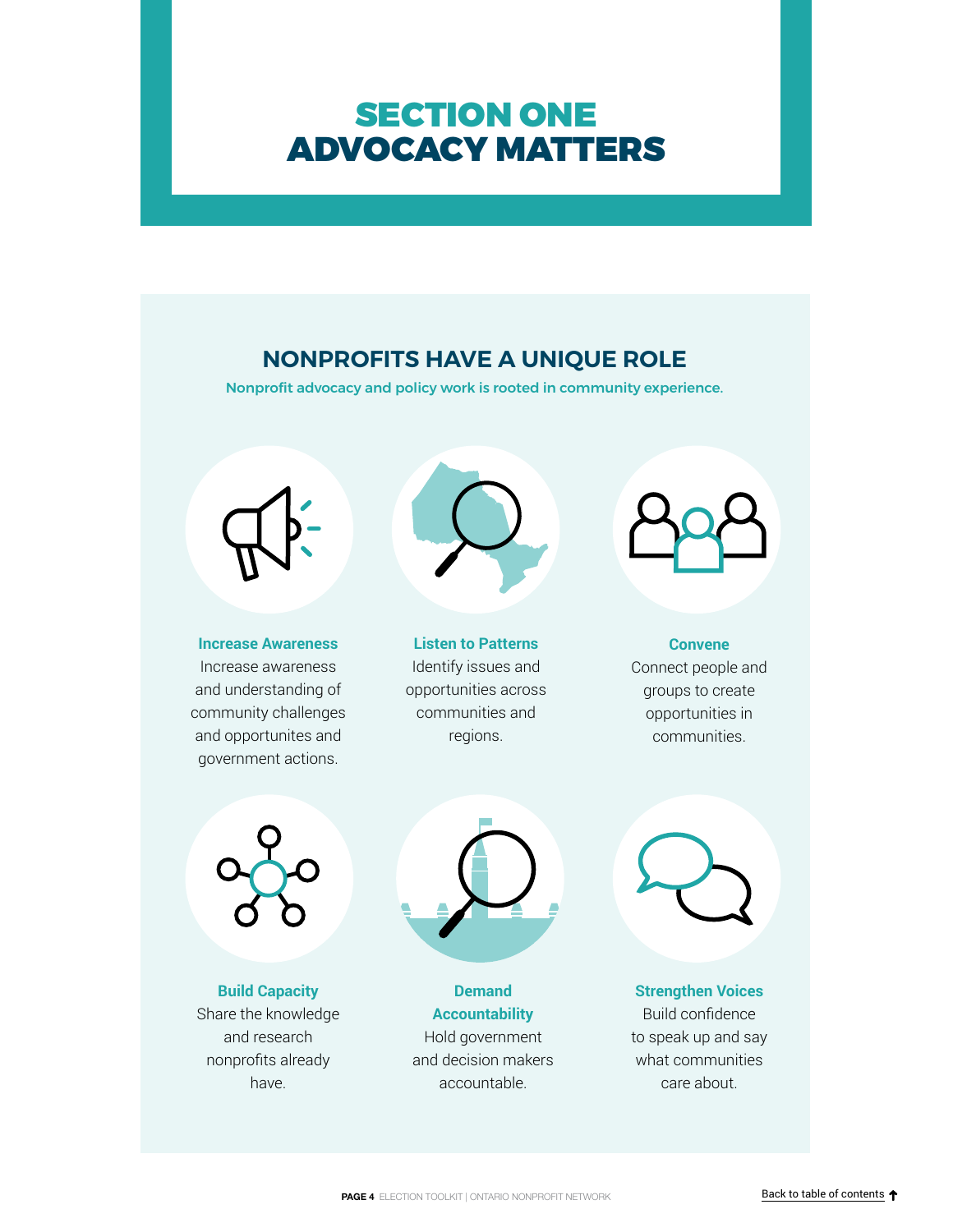Engaging on public policy provides meaningful opportunities for the public benefit nonprofit sector to engage communities and capture the attention of policy makers and civic leaders. The goal of engagement is to share the profound impact of nonprofits and charities on our communities and the issues we as a sector are working on across Ontario. Reaching out to elected officials and policy makers open dialogue and build a foundation for working together with the people we serve, government, opposition parties, and elected representatives and their staff.

#### **BUILD ON THE MOMENTUM**

People will already be talking about the issues and the kinds of policies they hope to see. Build on the energy and conversations already happening in communities! This is a chance to connect to residents and work together on shared issues and opportunities so we can help deliver collective community impact. Our sector has the ability to harness insights and solutions from the community and share this knowledge and research.

#### **There are many nonpartisan ways for your nonprofit to engage:**

- Invite elected officials and policy makers to an event and/or a meeting
- Organize a town hall to hear from residents
- Meet with elected officials and policy makers
- Reach out to and share stories through media or social media
- Encourage civic engagement, especially for those facing barriers to getting involved

#### **NONPROFITS STEP UP!**

Nonprofits play a vital role in bringing the voices of communities to public discourse, especially those voices from marginalized communities. Hearing from diverse groups of people helps elected officials better serve their constituents. See more in our [infographic: "Nonprofits Step Up!"](http://theonn.ca/wp-content/uploads/2015/01/DemocracyNonprofits.pdf)

#### **WHAT DOES IT MEAN TO BE NONPARTISAN?**

Unlike those who seek to influence public policy for private gain or corporate profit, public benefit [nonprofits](http://theonn.ca/wp-content/uploads/2017/12/Introducing-the-Public-Benefit-Nonprofit-Sector-July-2017.pdf) share and amplify nonpartisan information–information about issues that do not favour or criticize a specific political party or candidate–and foster discussion about issues important to communities. It's important to be aware of the rules around partisanship (see our [Rules section](#page-13-0)), but don't let these hinder your enthusiasm or participation.

Some nonprofits have a mission focused on serving their members, such as trade associations and private clubs.

#### But public benefit nonprofits

are different. Public benefit nonprofits —charities, nonprofit organizations and non-profit co-ops—have a mission to serve the public. They operate for the good of the public, they reinvest excess revenue back into meeting their mission, and they retain their assets in the public domain for the public good.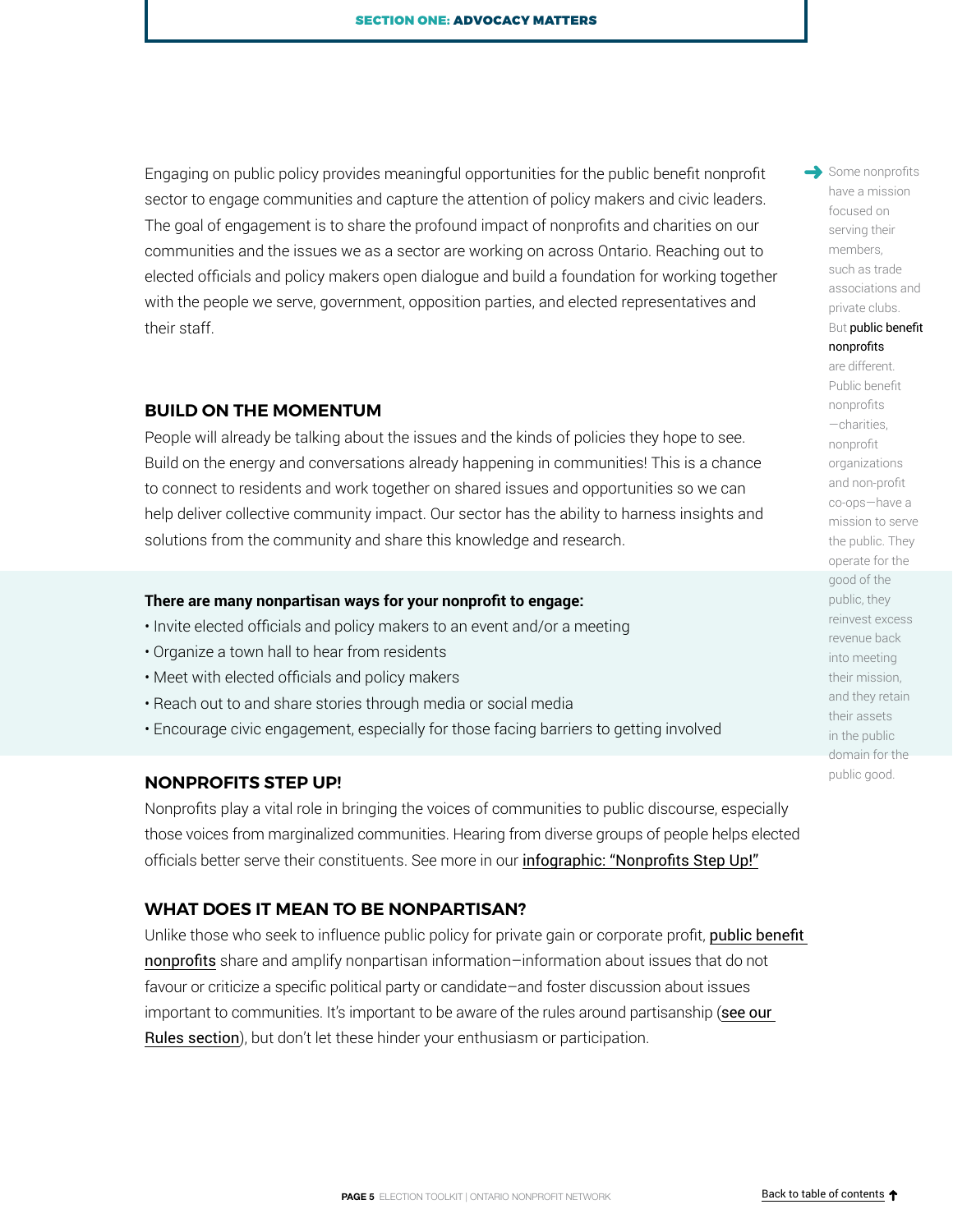<span id="page-5-0"></span>Strengthening what currently works, changing broken systems, and building better ones are all part of the public policy process. This means engaging with governments–and future governments–on policy and programs that build communities where people, especially those who are marginalized, aren't left behind.

A recent survey of Canadians found that 61% of people don't think current politicians have the solutions to address challenges in communities (2017 Edelman Trust Barometer – Canadian [results](https://www.slideshare.net/EdelmanInsights/2017-edelman-trust-barometer-canadian-results)). So who does? Community!

And this role will likely become even more central. According to one former Canadian politician, the future role of politicians won't be to create policy on their own in a vacuum, but to empower the voices of their constituents and enlist them to shape policy ([IRPP, John Milloy, 2017\)](https://policyoptions.irpp.org/magazines/march-2017/an-mps-changing-world-of-work/).

#### **GET OUT OF YOUR ECHO CHAMBER**

Populist politics and silos of thinking and listening are dangerous and damaging to a vibrant democracy. As part of how we work, public benefit nonprofits identify issues and opportunities, connect and convene different groups of people, and strengthen voices. However, nonprofits can also get caught in their own echo chambers, only hearing voices similar to their own, with similar thinking on key issues. It's essential to break out of these chambers and hear different perspectives from a diverse cross-section of people in communities. See "[How to break out of an echo chamber.](https://www.huffingtonpost.com/entry/how-to-break-out-of-an-echo-chamber-your-bubble_us_58e1be20e4b03c2b30f6a7ff)"

#### **GET PLANNING**

It's good to be prepared for whatever opportunity comes up so that you can share a compelling [story](http://cltnetwork.org/wp-content/uploads/2015/05/Storytelling-for-Advocacy-2015.pdf) or captivating data of how your organization and the communities you work with are creating vibrant, resilient places to live and work.

- For more information, visit ONN's resources section [theonn.ca/resources](http://theonn.ca/our-work/election2018/)
- Let's influence public policy through advocacy. Get inspired: Video

"[2018 A Year of Elections: Advocacy Stories from the Trenches](https://www.youtube.com/watch?v=Phrtm0iixOk), ONN Conference 2017

Questions, comments, or tips to share? Share with us at [info@theonn.ca](mailto:info@theonn.ca).

# **THE VALUE PROPOSITION OF ONTARIO'S NONPROFIT SECTOR**

So, what's our collective story and impact?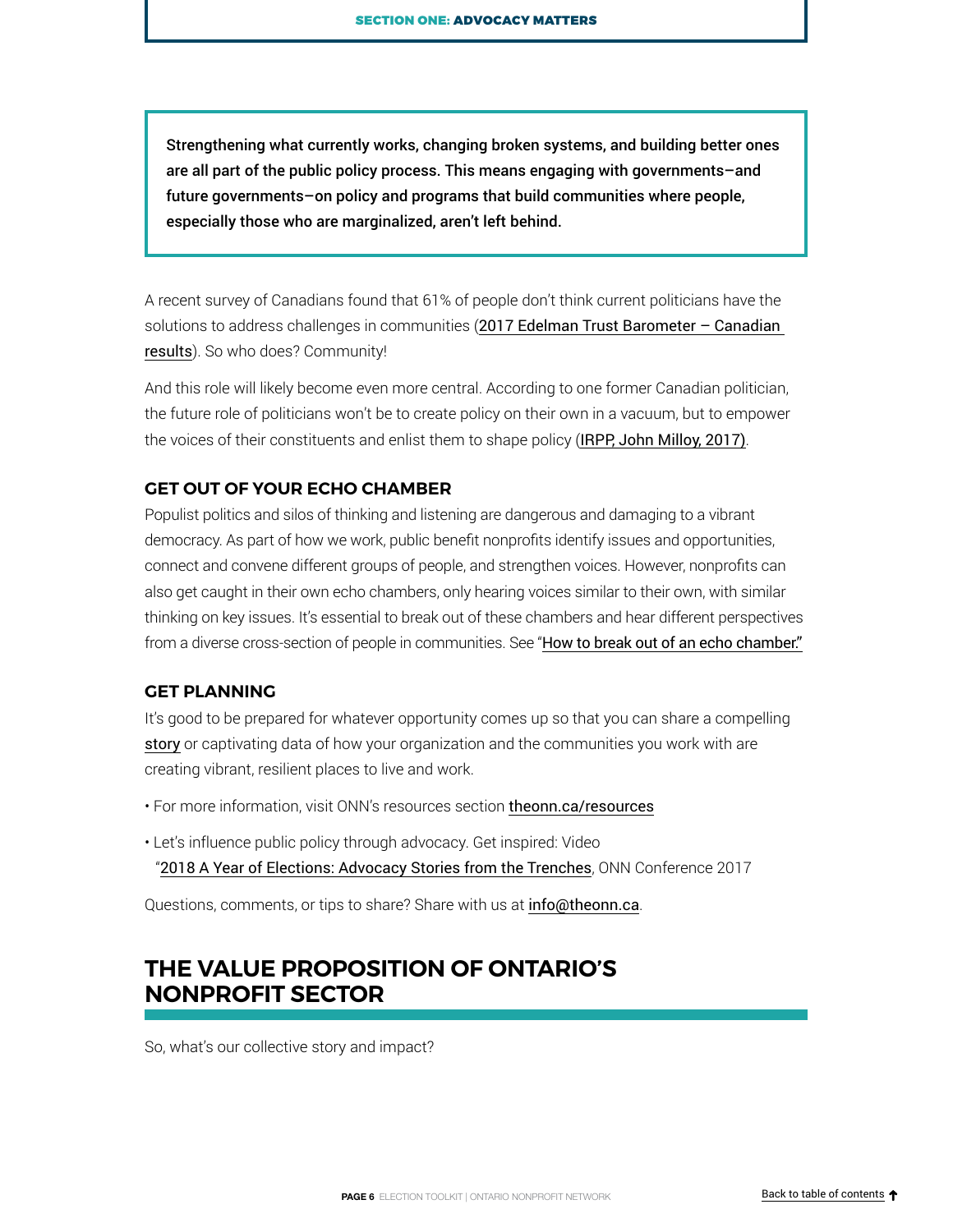<span id="page-6-0"></span>We've created a **[slideshow](https://theonn.ca/about-the-sector/)** to tell the story of what Ontario's nonprofit sector means to the economy, to democracy, to government and public policy, and to communities and the people in them.

Use the messaging to help tell your story and promote your work. Parties and elected officials will be eager for great ideas and ways of doing things differently, and hearing success stories. Use this opportunity to share the impact you're having. Talk about the issues your nonprofit and community care about. Let's not be humble. We are facing complex changes in Ontario and the rest of the country, and the nonprofit sector is the launching pad for connecting, mobilizing, and creating positive change.

You don't have to use the messaging word for word. Take what resonates with your organization and the people you work with. Cut and paste and adapt it to make it your own. The key is to tell your story, and how together we are the sector that brings people and groups together to create opportunities and solutions for thriving communities.



# **Share local data on the impact of** *your* **nonprofit/ the sector to better engage elected officials and media**

Remind elected officials: The nonprofit sector contributes more to the province's economy than the automobile and construction industries combined! The sector has an economic impact of \$50 billion and employs over one million people.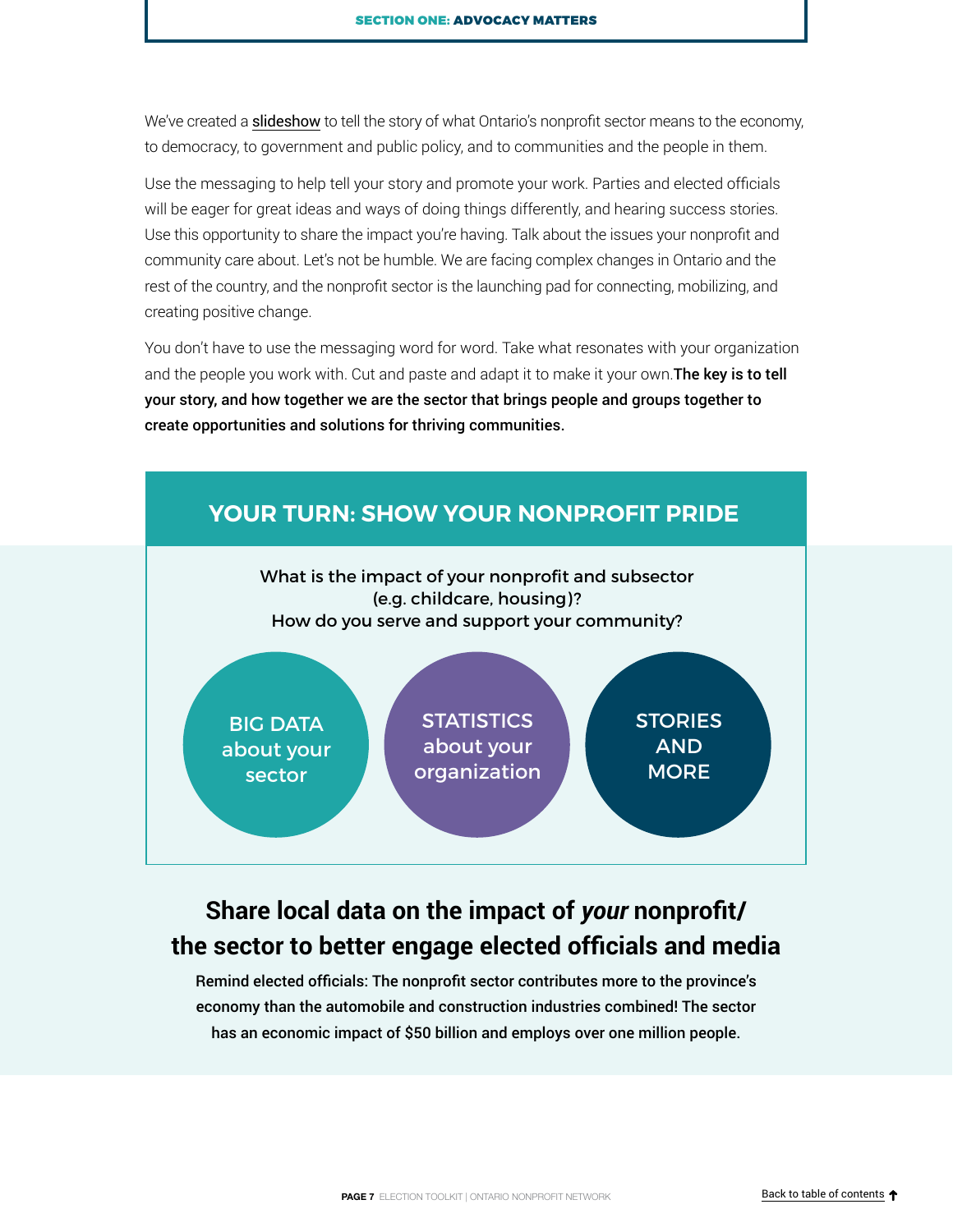# <span id="page-7-0"></span>**CREATING YOUR ENGAGEMENT STRATEGY**

Thanks to [Beyond the Cause: The Art & Science of Advocacy](https://www.independentsector.org/wp-content/uploads/2016/12/IS-BeyondtheCause-Full.pdf) for the five approaches essential to successful advocacy. We've added some points of our own here.

#### **1. Sustain a laser-like focus on long-term goals**

- What is the outcome(s) you want to see?
- Is there one major ask/goal you can focus on that is measurable and evidencebacked that you can use to gauge the effectiveness of your advocacy efforts?
- Think in 5-, 10-, 20-, or 25-year time frames
- Work backwards from your long-term goal.

#### **2. Prioritize "building" the elements for an effective advocacy campaign**

- Invest in building relationships.
- They include:
- Conducting research: data analysis and lived experience voices
- Developing policy solutions
- Building relationships with allies
- Test key messages with target audiences
- Building out grassroots and grass-tops contacts (opinion leaders and people with connections to elected officials)
- Deeply understanding the priorities of public officials

#### **3. Consider the motivations of public officials**

- Consider whether an issue should be brought to elected officials or to public bureaucrats.
- Research the backgrounds of public officials, including their family histories, connections, and priorities of constituencies.

• Ask, What activity is most likely to motivate this particular public official?

#### **4. Galvanize coalitions to achieve short-term goals**

- Research showed that coalitions were most successful when they formed around a specific issue at a given moment in time and disbanded once their goal had been achieved.
- Strong leadership, a shared vision, clear decision-making structures, and members who brought complementary assets to the table and who put some "skin in the game" were the cornerstones of effective coalitions.
- Don't be afraid to take leadership. It can be more effective to build a coalition around one issue and invite others to join and let you know what they can commit to.
- Set up a "secretariat" for your movement to be the hub of administrative activity, setting up meetings, making calls, preparing documents, etc.

#### **5. Ensure strong, high-integrity leadership**

• Common characteristics of high-integrity leadership include having high integrity and transparency; being an honest broker of information; having strong relationships with stakeholders; and having the ability to articulate a compelling vision and mobilize people behind it.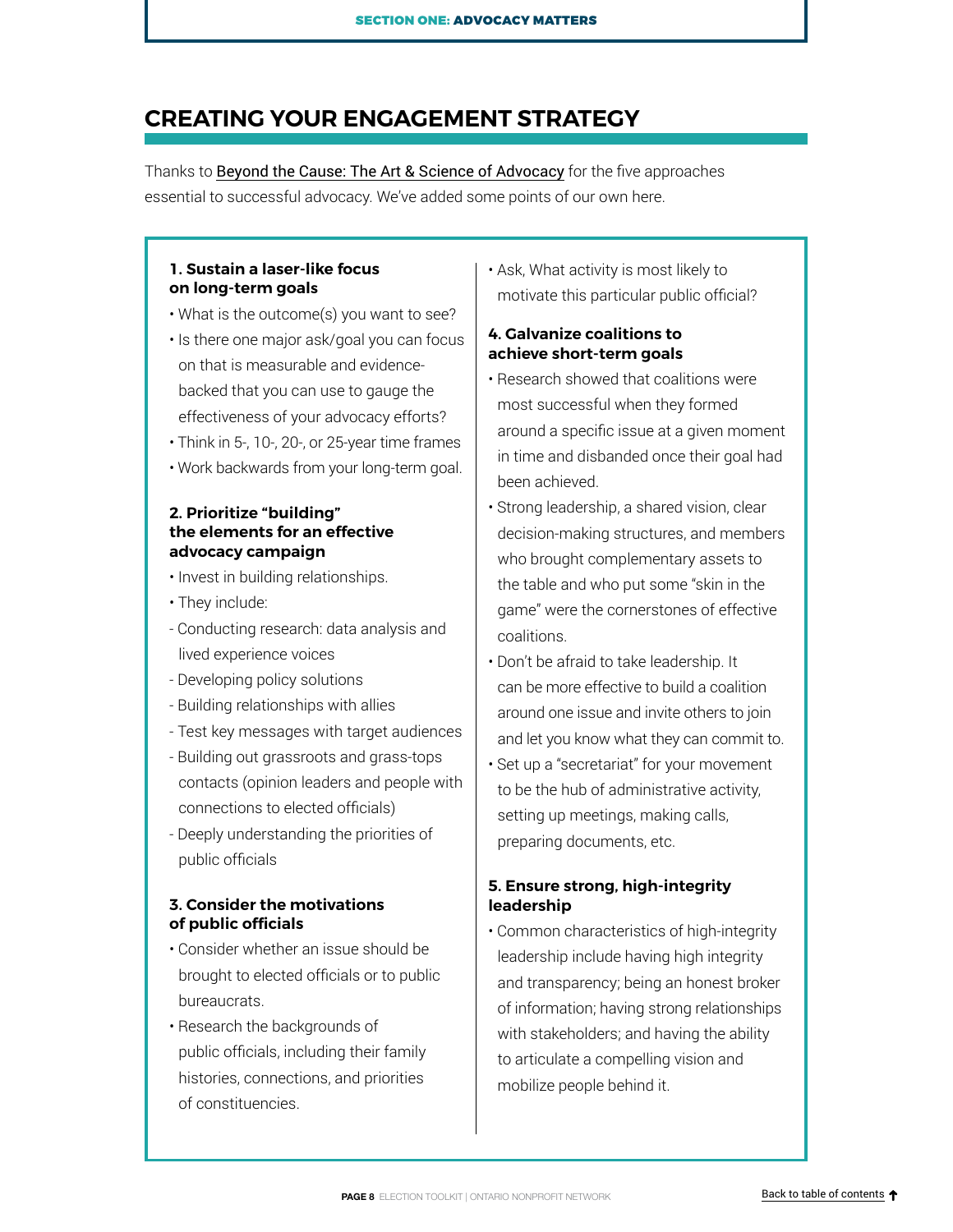# <span id="page-8-0"></span>**FRAMING YOUR "ASK"**

Every engagement strategy needs a focus. What is the objective? What is the ask to elected officials or political parties?

It's essential to be strategic about what policy change you want to see happen. Avoid the usual broad asks without specific actions and solutions and those that focus only on funding requests. [Learn more about developing your "ask"](https://theonn.ca/wp-content/uploads/2019/01/How-to-write-a-pre-budget-submission.Webinar-2019.FINAL_.pdf).

There will always be competing priorities for governments, so identify what makes your organization or sector different and what strengths you bring to the table.

What's the issue or solution? What would you like to see addressed?

Why should elected officials care? What's the alignment with what they're focused on and can, or want, to make happen?

What solution are you proposing to support Ontarians and make communities stronger?

What's your value proposition? Also think about the overall value proposition of the Ontario nonprofit sector.

#### **CONSIDER**

#### Who is going to support your ask? Who may oppose your ask, and why?

If available, include the cost-benefit analysis of your solution, gathered from independent research. To get the data, check with academics in that field, a research organization, or a social planning council to see if they have supporting research.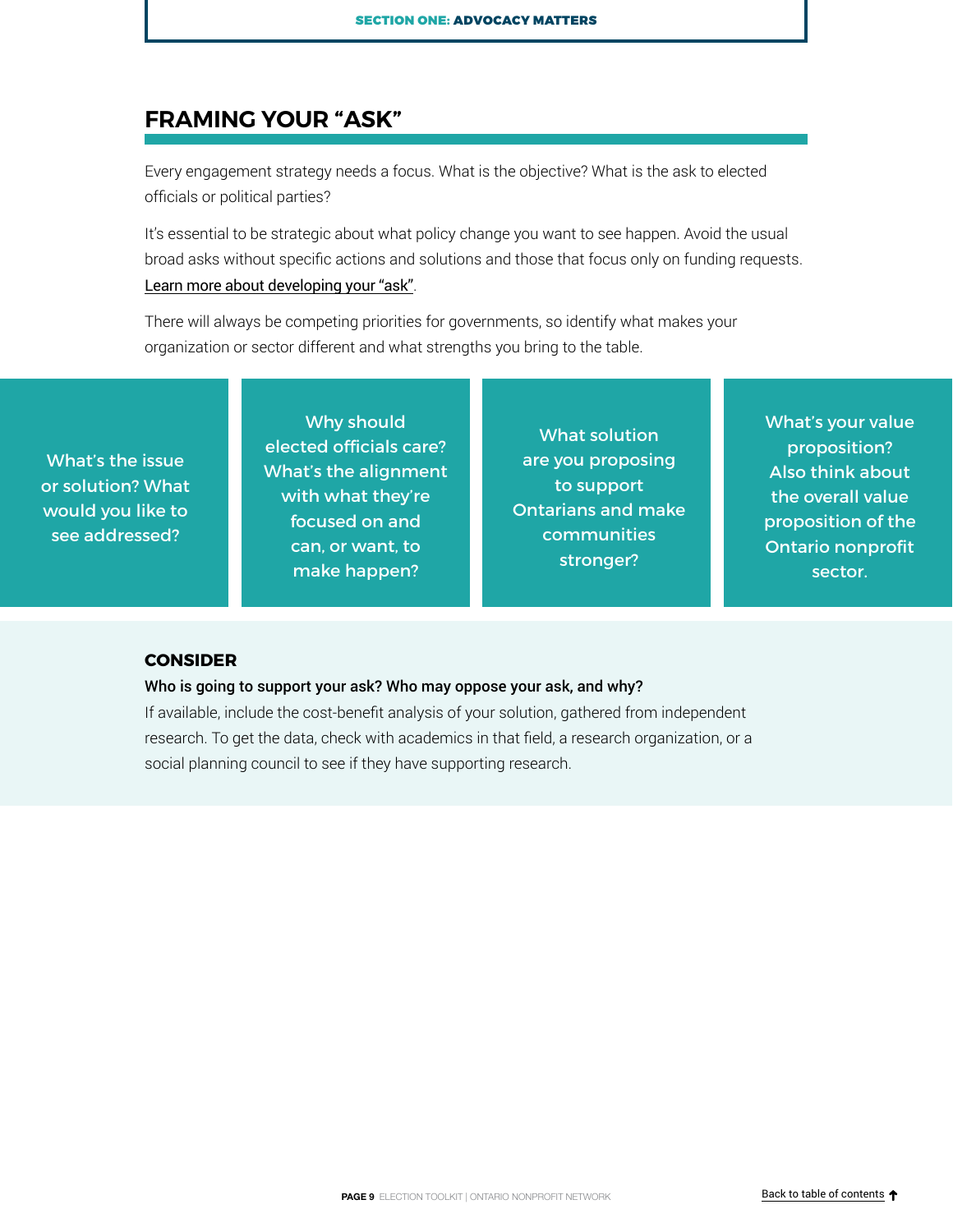# <span id="page-9-0"></span>**CHOOSING THE RIGHT TACTIC**

There are a number of ways in which your organization can engage in the public policy process. These tactics of engagement can include everything from simply raising awareness and sharing information, articles, and social media posts, to organizing meetings with elected officials or hosting community events or discussions. Whatever tactic or combination of tactics you go with, it is important to identify at the start what your objectives are and how each tactic can help you to achieve those objectives.

#### **THIS GUIDE PROVIDES ADVICE ON HOW TO ENGAGE VIA:**

- Individual meetings with elected officials
- Forums or town hall meetings
- Community or organization events
- Online campaigns using traditional media or social media
- Nonpartisan community engagement

Communities face many issues, so groups will be working hard to get their issues heard, and as a result elected officials will often be inundated with requests to address concerns, or attend events or discussions. It is important to consider the issues you are trying to advocate for, as well as the capacity of your organization to take on different activities. The following are some helpful starter questions that can be useful in determining which tactics might best suit your organization.

### **How well informed is the public on this issue? Is this issue something that appears often in the media?**

If the issue is already quite topical, it may be easier to get elected officials to adress it, or attend a community event, or a one-on-one meeting about it.

#### **How well informed are elected officials on this issue?**

A one-on-one meeting may be a useful tactic to raise awareness. For instance, if an elected official has a different opinion than yours, a one-on-one meeting may be helpful to let them know that there is an opposing and organized viewpoint he or she should be aware of. A larger forum may be a better tactic if you want to convince the elected official that the issue has widespread support or concern

#### **How much capacity does my organization have?**

If your organization has limited staff time and resources, organizing a large event may prove to be too much. Using social media and connecting with other organizations to potentially share messaging or to collaborate on an event may be a better option.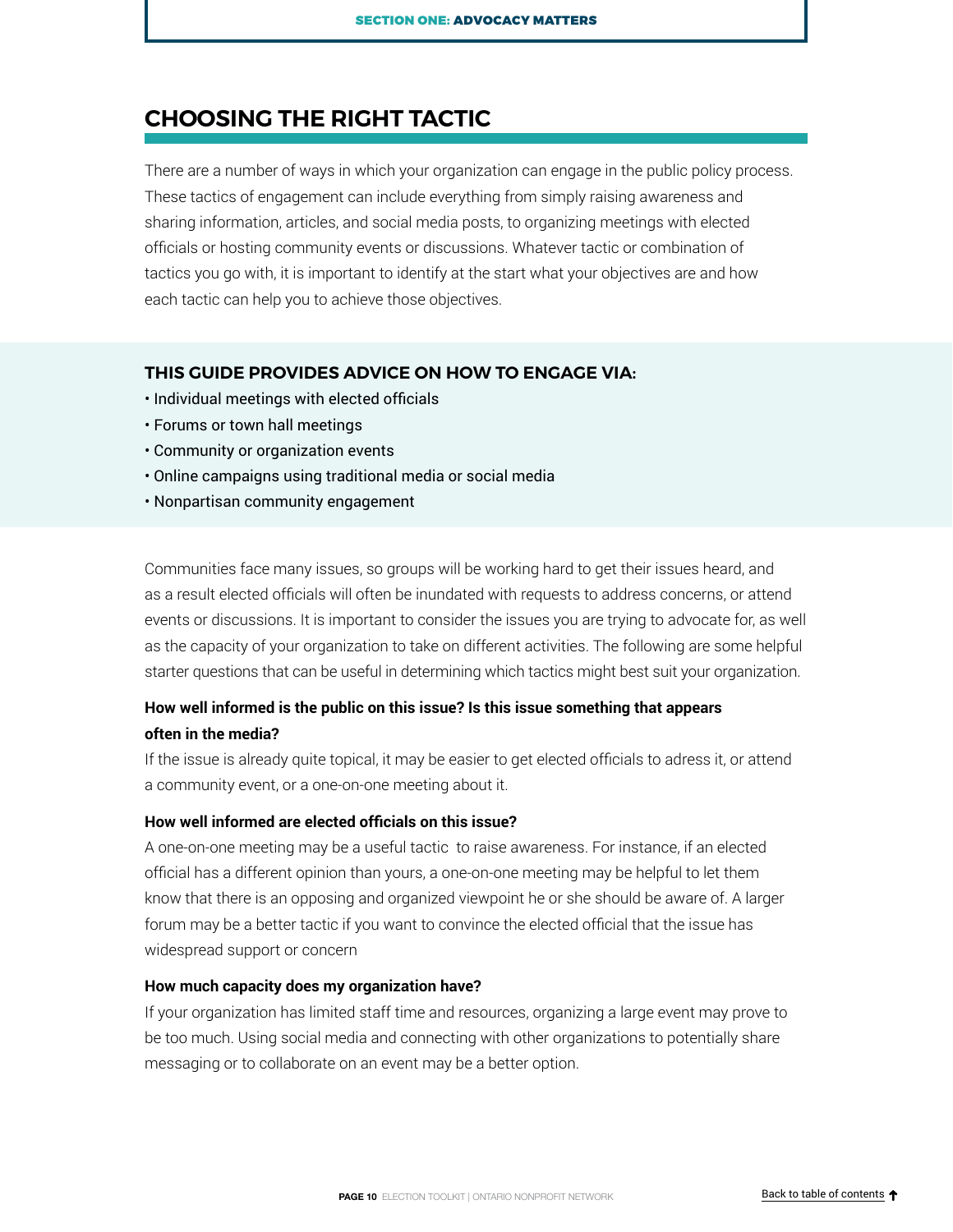#### <span id="page-10-0"></span>**What does the event calendar look like?**

Local newspapers and the websites and social media channels of elected officials will often have information about where officials will be speaking and what events they have committed to. If there are events that have been organized by other groups, it may be worthwhile to consider attending those or working with them to get on their agendas with a question instead of undertaking your own event. Alternatively, knowing what other events are out there can be helpful in identifying a date and time for your own event.

# **ORGANIZING THROUGH NETWORKS**

Engagement is a great opportunity to activate and build your networks. Consider using a network approach to engage people.

A network approach can help identify common causes and support alignment of messaging by different organizations and groups. This approach distributes power and resources to involve many people in amplifying your work. It can help mobilize leadership, expanding opportunities for people to step into leadership positions, and it can increase inclusion by engaging new people who know the opportunities you're advocating for, from their lived experience, or who will be affected by decisions. Get more tips and resources in our network guide:

#### **ONN's Networks + Action Guide**

<http://theonn.ca/resources/networks>

# **PUTTING COMMUNITY ENGAGEMENT FIRST**

Bringing people and communities together and gathering and amplifying voices is a major strength of the public benefit nonprofit sector. Don't forget: we're stronger working together! Whatever your strategy and tactics, there are best practices for putting good community engagement into action. Here are 10 great tips from **A[pathy is Boring](http://www.apathyisboring.com/)**.

- **1. Build trust** Let people get to know you and your organization; involve the people, give them something to do; ask them for advice; celebrate their involvement; and ask them to share their experiences.
- **2. Set out clear expectations and honest limitations** People need realistic timelines and clearly defined responsibilities. Be honest about the time and resources that your organization has available. Voices must be included, participation must be recognized, and work that people do must be attributed to them.
- **3. Encourage creativity and diversity** When setting up partnerships, organizations need to take into account the reality of different cultures, demographics, and lifestyles. Regardless of appearance or personal style and skills, everyone needs to be respected for their abilities, their knowledge, and the diversity that they bring to the process.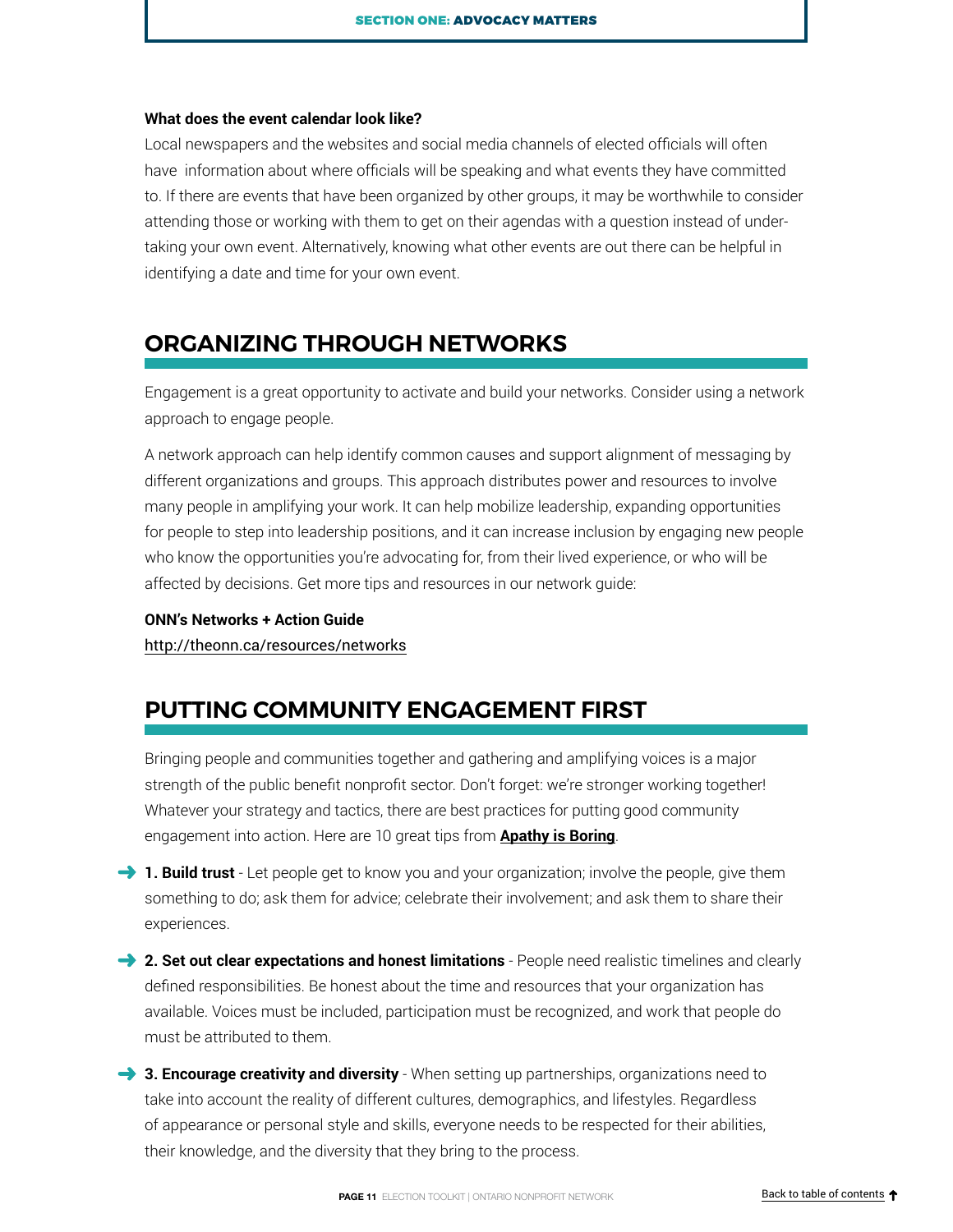- **→ 4. Create safe spaces to deal with concerns** Organizations must ensure that there are effective mechanisms in place to deal with concerns or difficulties that people may have. It is crucial to empower people to speak out and provide a safe environment when they encounter discrimination within your organization.
- **5. Flexibility is key** Remember that people often have other commitments and responsibilities. They might not be able to participate because of personal or financial constraints.
- **6. Good communication** This means being patient and listening to all of what someone has to say, even if you don't agree. People must feel that their opinions and contributions count. That means actively listening to them, treating them as equals, and allowing their ideas and suggestions to lead to action. Good communication also includes following up after the fact. This helps everyone understand the link between input and outcomes.
- **7. Digital strategy can't replace personal connections** Make info accessible online via social media, email, and a well-organized website. These are necessary to reach out to people and keep them informed, but remember that even the best digital strategy can't replace the personal connections that come from face-to-face conversations.
- **→ 8. Create a buddy system** Recruiting people in groups, as well as allowing friends to volunteer and participate together, results in more resilient and longer-term commitments.
- **9. Make connections between generations** Partnerships work best when connections are made between different generations who have parallel experiences, interests, resources, and networks to share. Youth and adults have different skills to bring to the table, and it is important that the two recognize the assets in each other. Once youth and adults are engaged in a true partnership, understanding and empathy develop.
- 10. Peer-to-peer contact The most effective recruitment strategy is a direct, in-person request. Research has shown that peer-to-peer contact is the best method for mobilization, and the more personalized and authentic the message, the more effective it becomes. Studies have also found that personal appeals and pressures coming from people we actually know has a greater effect on deciding to get involved.

# "We can't assume what residents want. We need to ask what are the three main issues they are facing and if resources were not an issue, what solutions would they want to implement?"

— Sarah Ali, Etobicoke Community Council, presenting at ONN's Nonprofit Driven 2017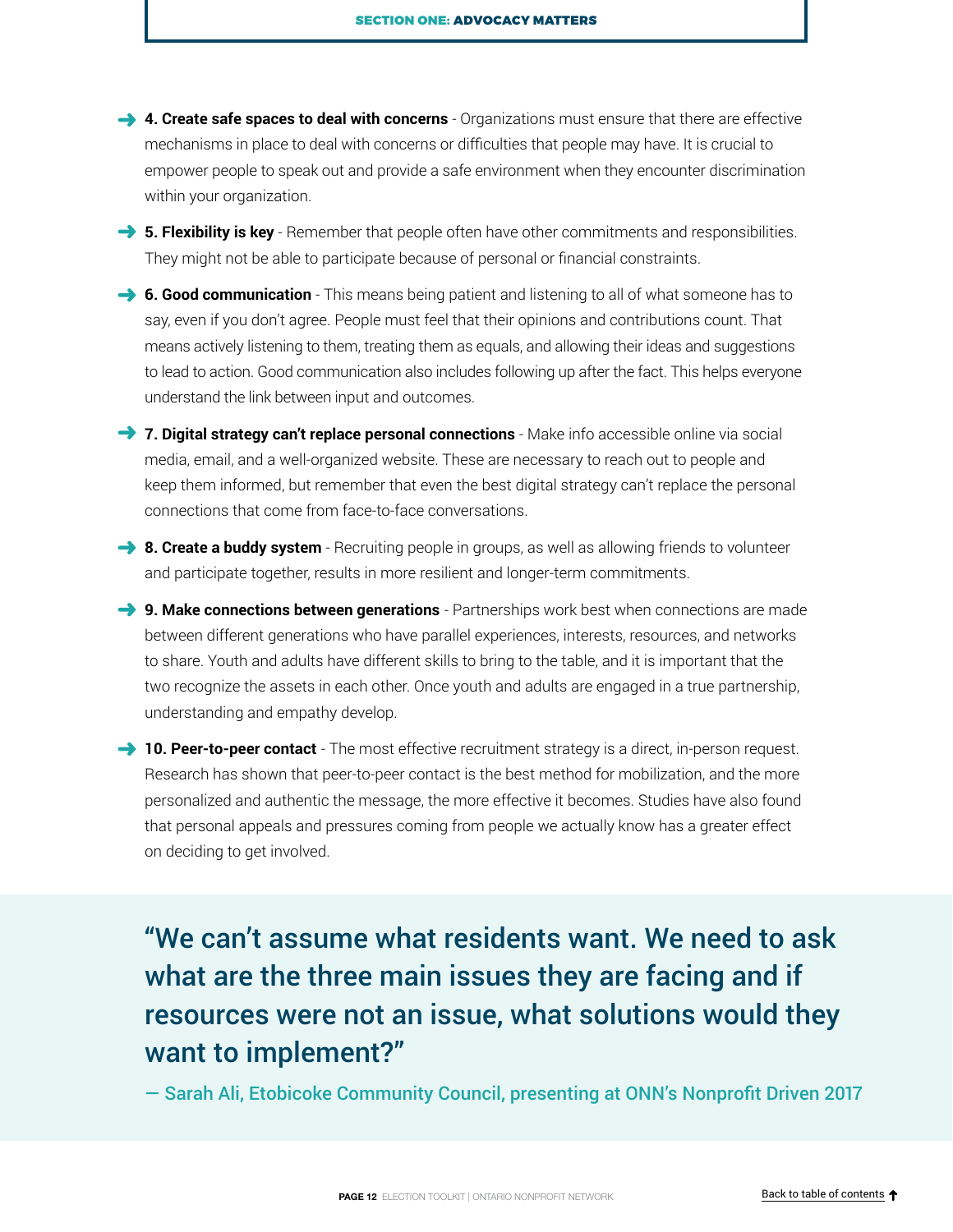# **SOME DOS AND DON'TS WHEN ENGAGING COMMUNITIES**

#### **→ Keep it nonpartisan**

Provide equal opportunity by talking with all elected officials and policy makers relevant to your issue.

#### **→ Organize & be inclusive**

A well-organized meeting where everyone is welcome will enhance the profile of local organizations and the nonprofit sector in general. Think about what people with barriers to participation need: interpreters, child care, transit tokens, or a ride to the event.

#### **→ Prepare**

Do your homework and talk about issues and opportunities that are likely to be of interest to your community.

**→** Raise the profile of your events **through social media**

- Like Facebook posts and live tweeting.

- After a meeting or event, **send thank-you letters**, including a contact person for further questions.
- **→** Get **feedback** from attendees through surveys and feedback forms

# <span id="page-12-0"></span>**DO DON'T** ➜

- Advocate for any political party or assume how a party will react before engaging them. Every elected official should have all of their constituents in mind and be encouraged to support them.
- $\rightarrow$  Instruct or influence constituents as to which candidate or party to support.
- $\rightarrow$  Ask for priorities that are outside the scope of that level of government (federal, provincial, or municipal governments handle different issues). See "[How Government](#page-28-0) [Works](#page-28-0)" in Resources.
- $\rightarrow$  Make partisan statements or endorse a party, for example by posting their photos on your website.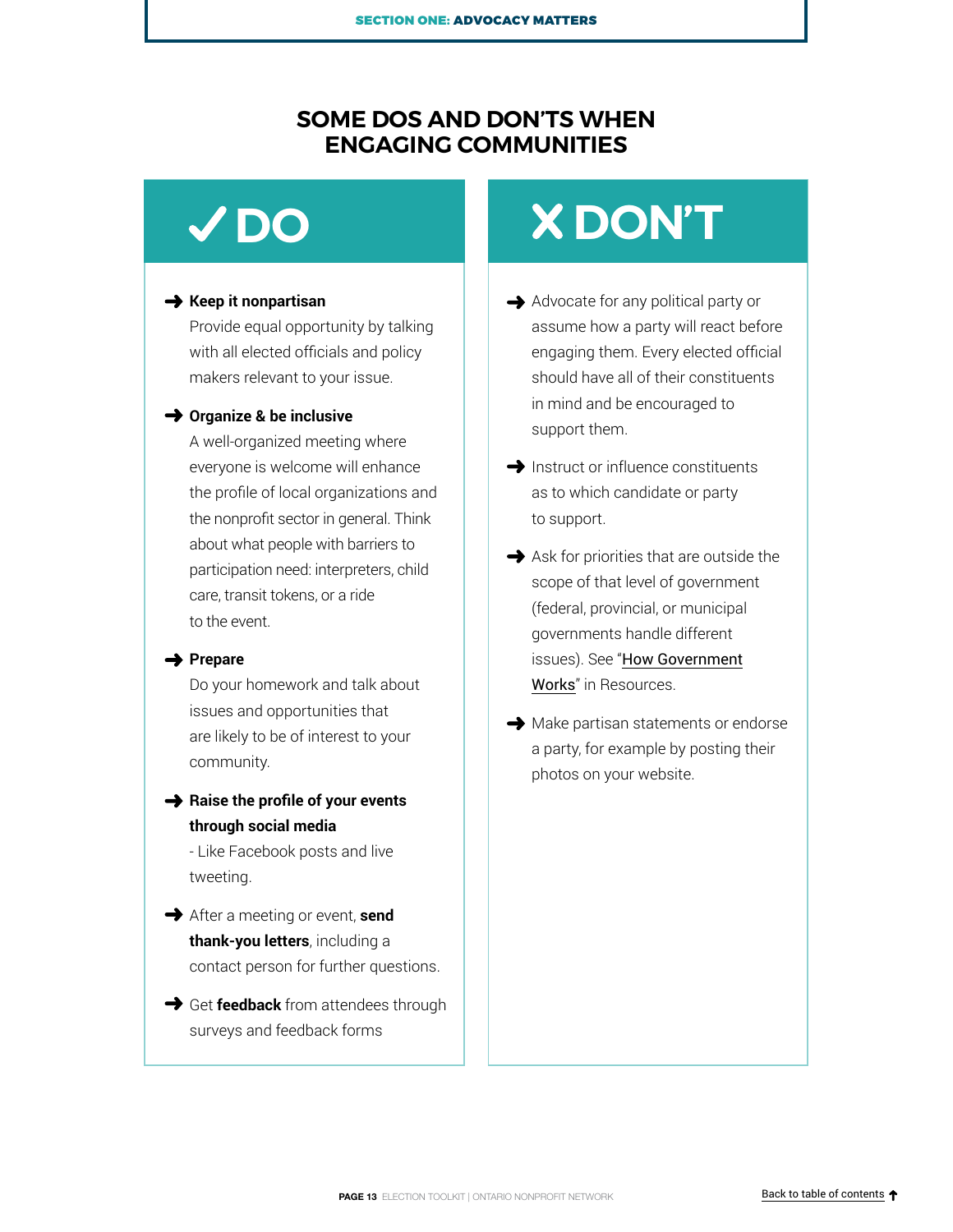# <span id="page-13-0"></span>**ONN POLICY PRIORITIES**

We've posted our policy priorities for the nonprofit sector and the communities it serves on our website: <https://theonn.ca/our-work/>. These policy areas range from funding reform to decent work, to access to public lands and community wealth building. Nonprofits can share and use these policy proposals that will help us all have greater impact in our communities. Include the ones that resonate for your organization in your own advocacy asks!

# **ADVOCACY RULES**

Don't be intimidated by rules and regulations about how charities and nonprofits can advocate. Charities and nonprofits are fully entitled to play an active role in shaping public policy. Get informed! Charities and nonprofits should be aware of these laws that regulate activities in public policy dialogue and development.

**Note: Some of these rules may not apply to your nonprofit, depending on whether you**  have paid staff, whether you're a charity, and if you're spending on election-related activities. **Check first!**

#### **→ Lobbyist Registration Act [Ontario]**

**Note: If your organization is volunteer led and run, this does not apply to you. Lobbyists are paid staff. You only need to consider registering if your organization has paid employees (or consultants) who engage in lobbying (as defined in the Lobbyist Registration Act).**

This Act requires lobbyists to report their activity to the Integrity Commissioner.

A change to the Lobbyists Registration Act (LRA) went into effect in July 2016 that reduced the registration threshold to 50 hours a year spent on lobbying activity across an organization. It also gave the Integrity Commissioner investigative powers and created penalties for noncompliance. Given the significant changes and new enforcement powers, many charities and nonprofits will have to review their practices and record-keeping to determine how many hours they are spending on lobbying.

**Tip**: You may want to keep a record of how many hours your organization spends on lobbying.

#### **50 HOURS**

Nonprofits that interact 50 hours a year or more [with the government in their work may](https://lobbycanada.gc.ca/eic/site/012.nsf/eng/h_00000.html)  [need to register](https://lobbycanada.gc.ca/eic/site/012.nsf/eng/h_00000.html) (that's less than an hour a week).

The definition of lobbying is "activities intended to influence a public office holder with respect to changes to legislation, regulations, programs, privatization, and awarding of grants, contributions or financial benefits."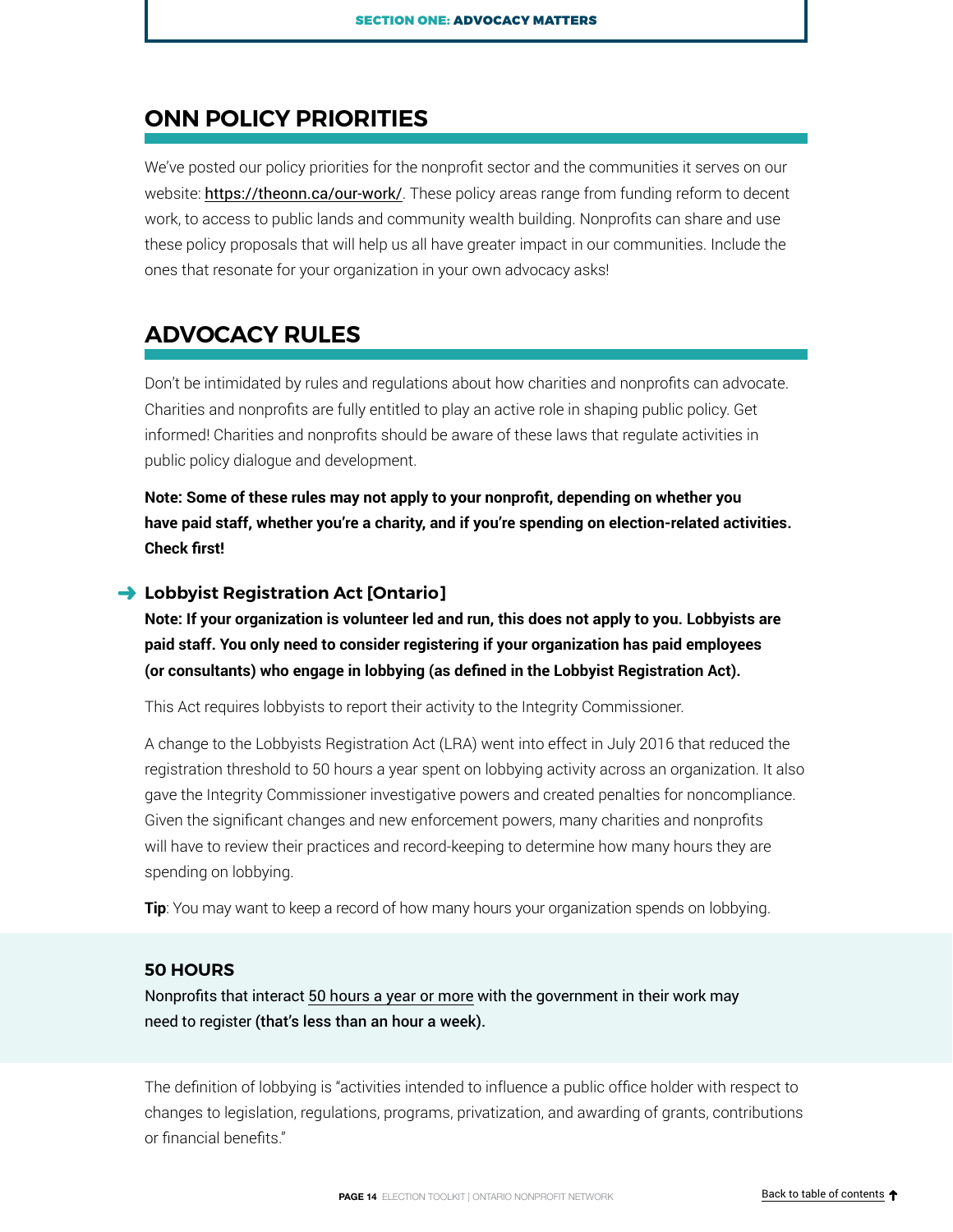<span id="page-14-0"></span>At the same time, this is not lobbying under the LRA: "Submissions made with respect to the enforcement, interpretation, or application of any act, policy, program, directive, or guideline."

Registration is not required for submissions to legislative committees that are a matter of public record, submissions regarding the implementation or administration of any act, policy, program, directive or guideline, or if responding to the government's request for advice or comment.

Track your organization's lobbying hours and register once you hit 50 hours in one year.

#### **Learn more:**

- **1.** Read ONN's [briefing note](http://theonn.ca/wp-content/uploads/2016/01/2015-Jun-16_ONNBriefingNote_6ThingsLobbyistsRegistrationAct.pdf) and [issues paper](http://theonn.ca/wp-content/uploads/2016/10/Lobbyist-Registration-Act-ONN-Issues-Paper-Oct-7-2016-FINAL-1.pdf) that outlines the issues and what you need to know.
- **2.** The Office of the Integrity Commissioner of Ontario explains the process of how to register your organization. [Download the webinar slides here](http://theonn.ca/wp-content/uploads/2016/07/ONN_Webinar_Lobbying_2016-06-29.pdf)
- **3.** [Visit the Ontario Lobbyists Registration webpage](http://www.oico.on.ca/home/lobbyists-registration) to register your organization.

Note that the federal government and some municipalities also have lobbyist registration requirements. Check your local government website for details.

## **→** If you are doing advocacy during an election period\*, take note: **Election Finances Statute Law Amendment Act, 2016 (Bill 2) [Ontario]**

Bill 2 updates the rules on third-party spenders in provincial elections.

The bill includes not only partisan but also issue-based nonpartisan advocacy in its definition of political advertising. This has the potential to create unintended consequences for nonprofits that participate in democratic debate during election campaigns.

If your organization spends money advocating for or against a policy that a candidate or party takes a position on, even if your advocacy is nonpartisan, you may need to register as a thirdparty advertiser. The rules apply to the election period itself, and the six-month period before general election periods. Check with **[Elections Ontario](https://www.elections.on.ca/en.html)** for clarification.

#### **\$500**

Nonprofits are required to register as third-party political advertisers if they spend over \$500 engaging in public policy debate on issues that a candidate happens to address during the prescribed election period. There are also new financial tracking and reporting requirements.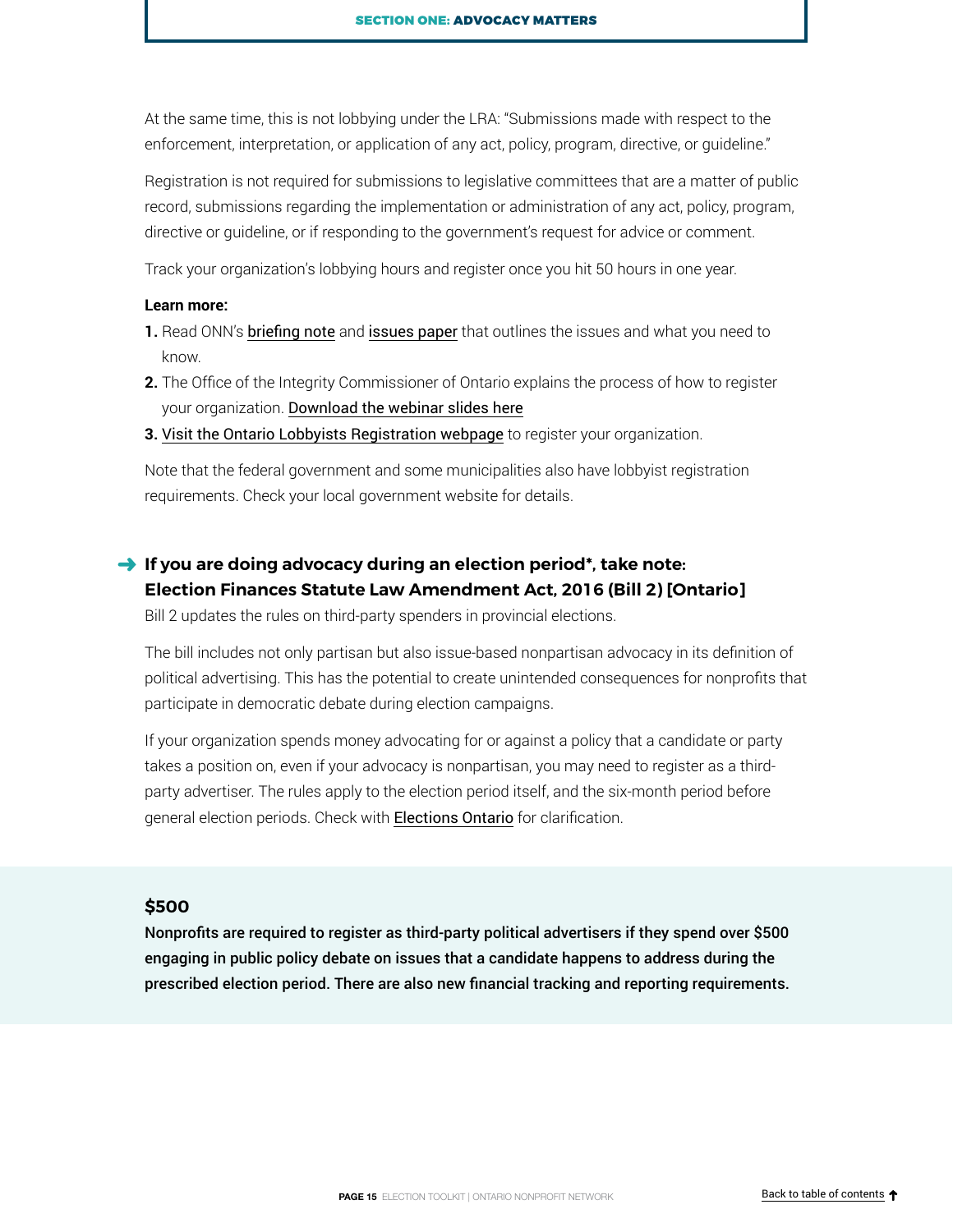<span id="page-15-0"></span>The definition of political advertising not only includes billboards and newspaper ads, but also "other media" such as flyers, buttons, and e-newsletters. Any communication from a nonprofit to an audience that goes beyond an organization's staff and membership list that has a cost falls under this definition. This would apply to many issues, including child care, affordable housing, arts and recreation funding, and climate change — issues candidates routinely take a position on.

#### **Learn more:**

**1.** [Read our blog post](http://theonn.ca/new-advocacy-chill-election-finances-act/) that outlines the issues with Bill 2 and its potential effects on the nonprofit sector

**2.** [Visit the Elections Ontario website](http://www.elections.on.ca/en/political-entities-in-ontario/third-parties.html) to read up on "Third Parties" and how to register

\*There are federal rules during federal elections, and an Ontario provincial act for municipal elections. Check with the level of government for more information.

#### **→ Canada Revenue Agency (CRA)**

Note: These rules apply only to registered charities.

#### **Political activities**

With the passage of Bill 2 in 2018, the federal government has introduced a new set of rules to govern charities' public policy advocacy. The rules say your organization would be able to engage without limitation in public policy dialogue and development activities (formerly called "political activities") as long as those activities further your charitable purposes and are nonpartisan. These activities can involve research, convening discussions and conferences, and attempts to inform the public and shape public opinion. They can also involve trying to influence the laws, policies or decisions of a government.

#### **Partisan activity still prohibited**

Partisan political activity is the direct or indirect promotion of a political candidate or party, or the direct or indirect opposition to a political party or candidate. Partisan political activity by charities is explicitly banned.

#### **Keeping track of resources used for public policy advocacy**

The so called 10% rule will no longer be applied. There will be minimal reporting to the CRA, with a narrative summary only, and tracking of money and time spent on public policy advocacy will no longer be necessary.

#### **Learn more:**

- **1.** [New federal rules for charities](http://imaginecanada.ca/who-we-are/whats-new/news/new-public-policy-advocacy-rules-charities): What the proposed rules mean for your organization and what they mean for the charitable sector
- **2.** Government of Canada, [Bill C-86, Budget Implementation Act, 2018, No. 2](http://www.parl.ca/LegisInfo/BillDetails.aspx?billId=10127729&Language=E)
- **3.** Guidance on issues such as what "direct vs. indirect" promotion means can be found on the CRA website.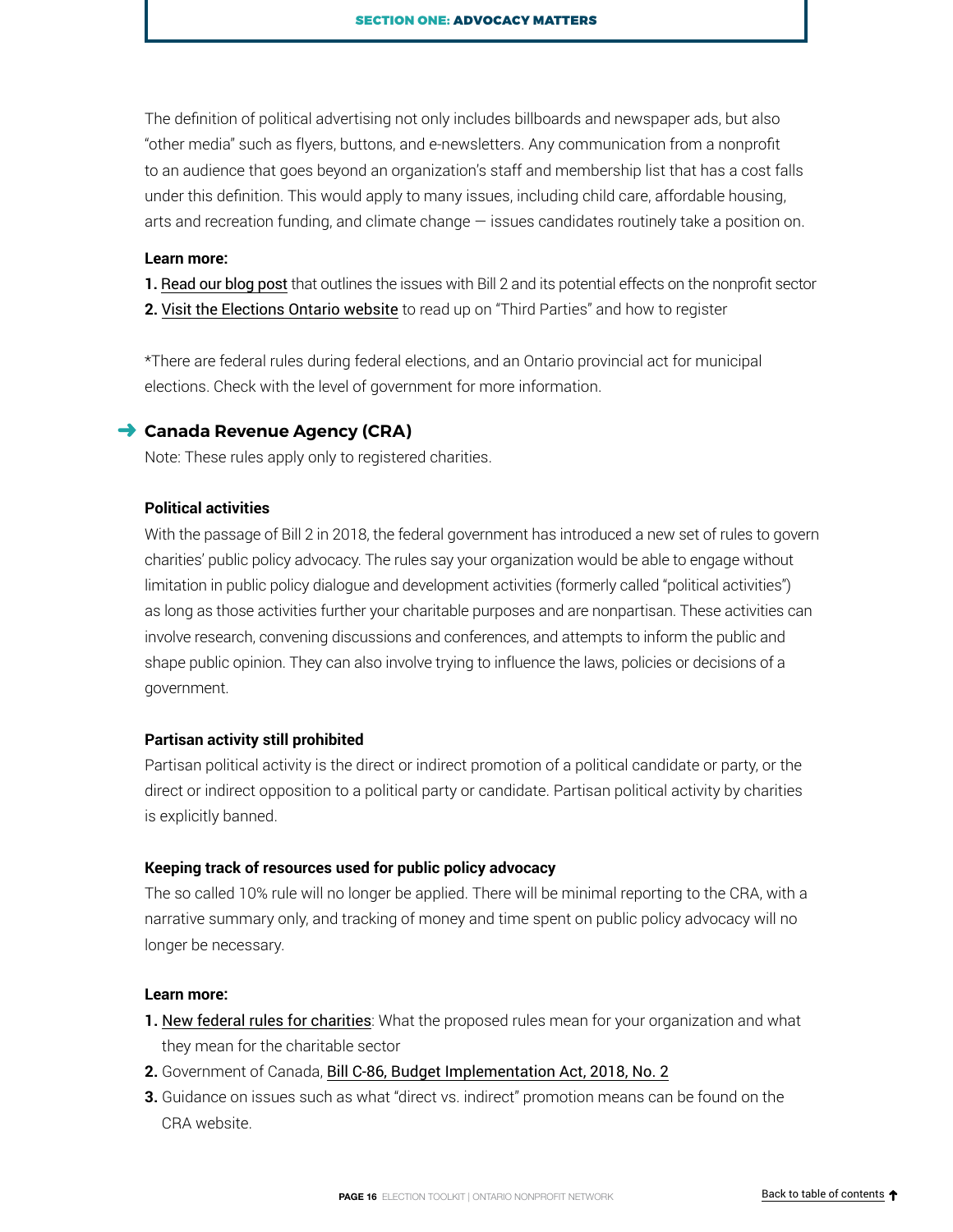# <span id="page-16-0"></span>SECTION TWO DIGGING INTO TACTICS

**There are multiple ways to reach out to elected officials and share your impact, and support community input and engagement.**

| <b>Individual</b>  | <b>Forums or</b> | Community  |
|--------------------|------------------|------------|
| meetings           | town halls       | events     |
| <b>Traditional</b> | <b>Social</b>    | Community  |
| media              | media            | engagement |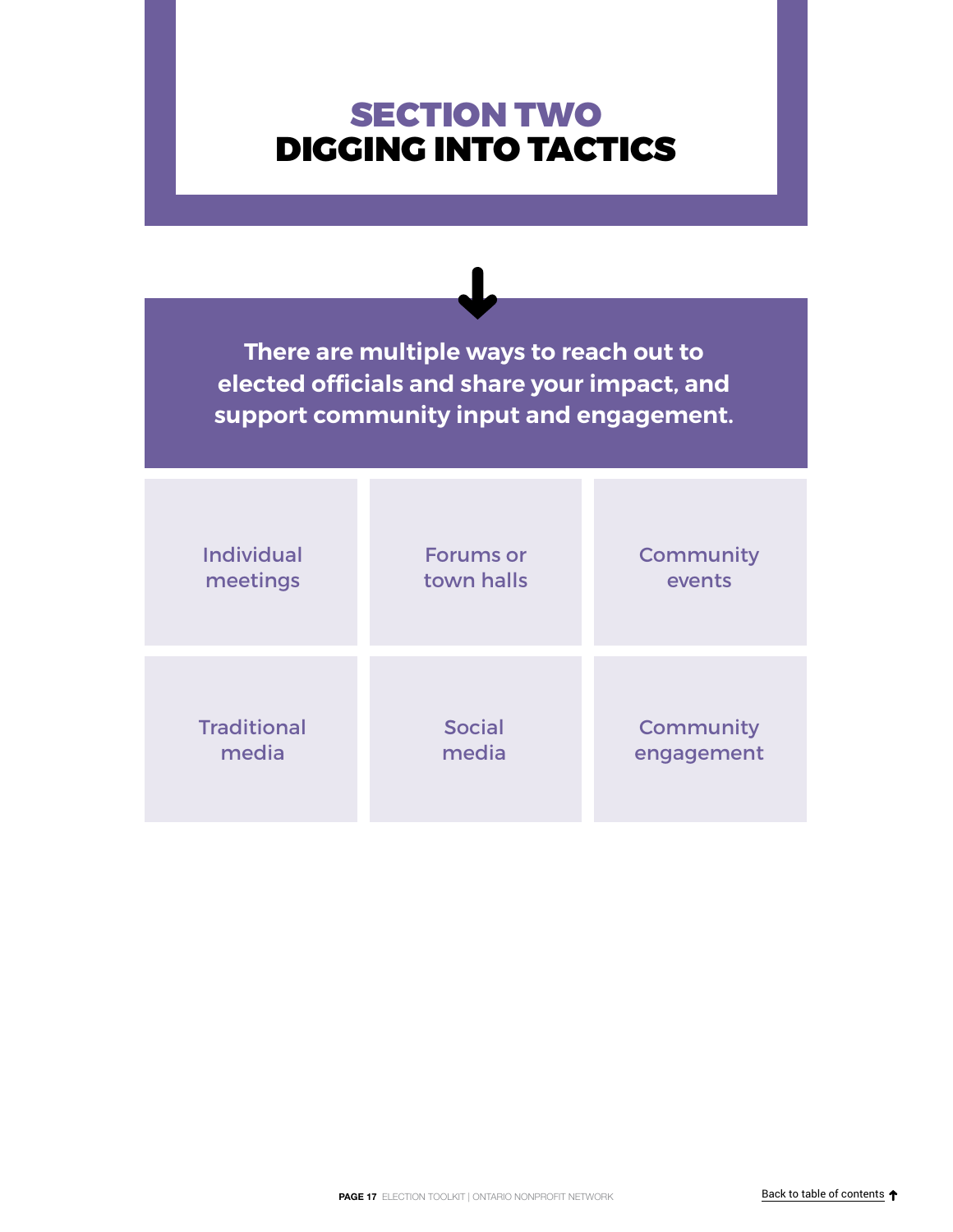# <span id="page-17-0"></span>**MEET WITH ELECTED OFFICIALS OR THEIR STAFF**

- $\rightarrow$  Provide an opportunity for more focused and in-depth conversations.
- $\rightarrow$  Gauge the interest of elected officials and potential response to asks more readily.
- $\rightarrow$  Easier to organize than events.
- $\rightarrow$  Build deeper relationships that could be leveraged during and after election periods.

# **PROS**  $\Box$   $\Box$  CONS

- $\rightarrow$  Not public events so no opportunity for broader messaging or media coverage.
- $\rightarrow$  Could be harder to hold elected officials to promises if they are not made in public.
- **→** Could mean multiple meetings.

#### **QUICK TIPS**

Consider organizing sessions as part of an existing community network or team up with like-minded organizations.



#### **ASK**

Ask in person, call, email, or send a letter to each local elected official briefly outlining your organization's work, your key messages, and your asks. Request a meeting to discuss these items. Elected officials often have staff dedicated to engaging with constituents on issues.



#### **SCHEDULE**

Follow up with a phone call or visit to the constituency office. Negotiate a date, time, and location for the meeting. Let the staff know how much time you would like and be prepared to shorten the session if need be.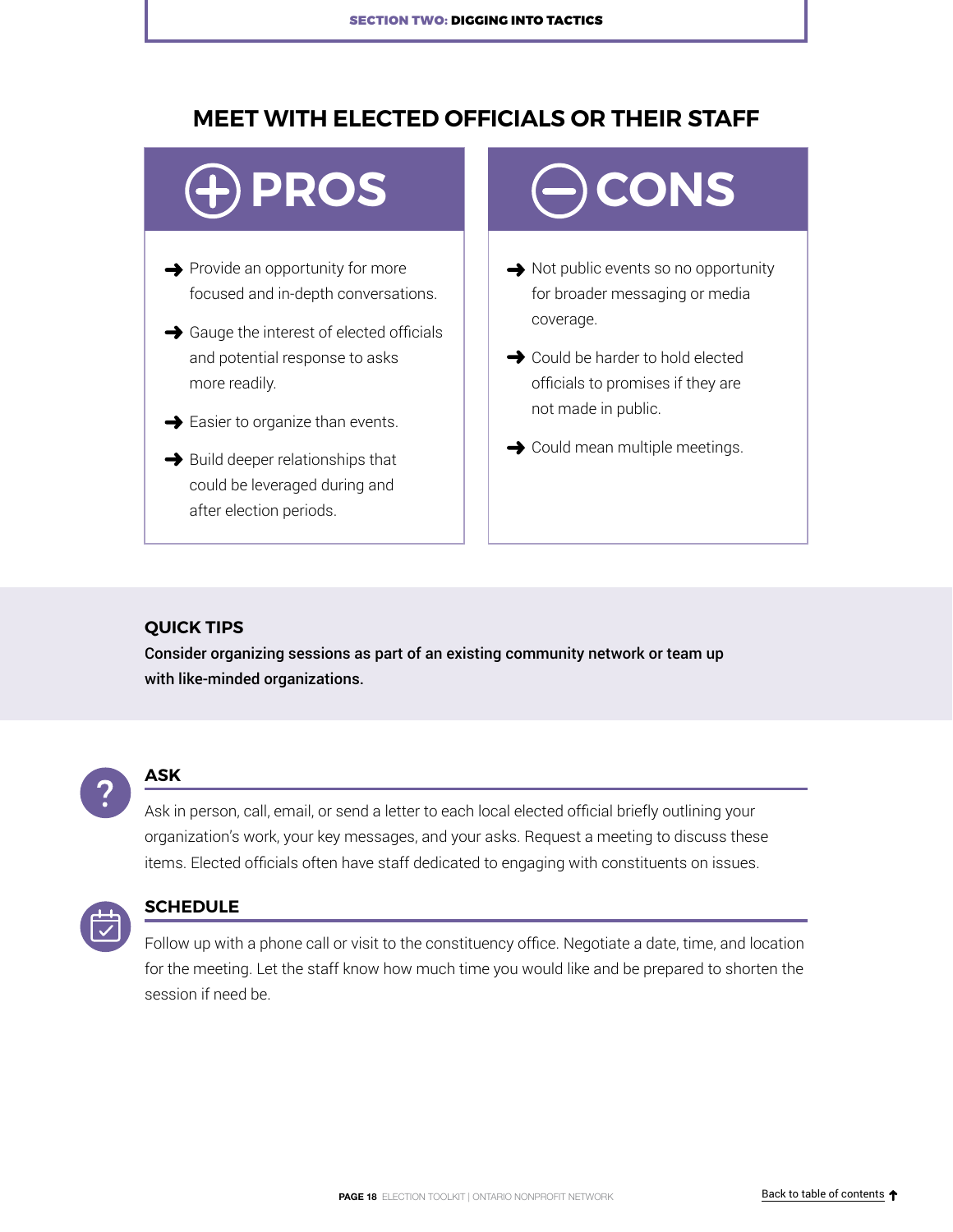

#### **PREPARE**

Once the meeting is confirmed, put together a team to attend the meeting. The larger the team, the more organized you'll need to be at the meeting. It's helpful to have a mix of staff, board members and, if possible, beneficiaries of your service or activities who can provide personal stories of how key issues impact them and how solutions are supporting or will support people. Elected officials are sometimes more interested in hearing from the people who live in the area than paid staff of organizations. Create a quick facts binder of key points about the organization and your impact to use at all meetings.

As a group, fine-tune the points that you will raise (your asks), organize them into an agenda, and decide who will chair the session and who will speak to which item. The size of the group will guide how long individuals can speak. In general, keep the individual presentations to a maximum of **three minutes each**. More experienced members can help others to organize what they will say. Ask for a volunteer to write up the meeting notes when it's over so everyone has the results of the meeting on paper.



#### **INFORM**

Tell the staff who will attend the meeting.



### **MEET**

Arrive on time and go in as a team.

Have the chair open the meeting, thank the elected official and briefly outline the purpose of the meeting and the agenda. All participants should introduce themselves. From there, the chair should manage the agenda, making way for the speaker for each item. The official or campaign staff may ask questions of individual speakers and the chair should be able to subtly keep the agenda on track.

Be prepared to be flexible. The official may not have time or want to go through the full agenda. The chair should be able to cut to the chase so that the most important items are discussed.

Finish by thanking the elected official and providing a contact person for further questions or information.

#### **HERE'S A GREAT IDEA TO CONSIDER: TAKE YOUR MPP TO WORK**

The Registered Nurses' Association of Ontario (RNAO) has invited political party leaders to join registered nurses during a workday to get a first-hand account of the work that nurses do.

Beginning in 2001, the event has grown to an annual popular political engagement tool for RNAO members and MPPs alike.

Learn more:<http://rnao.ca/policy/political-action/take-your-mpp-work>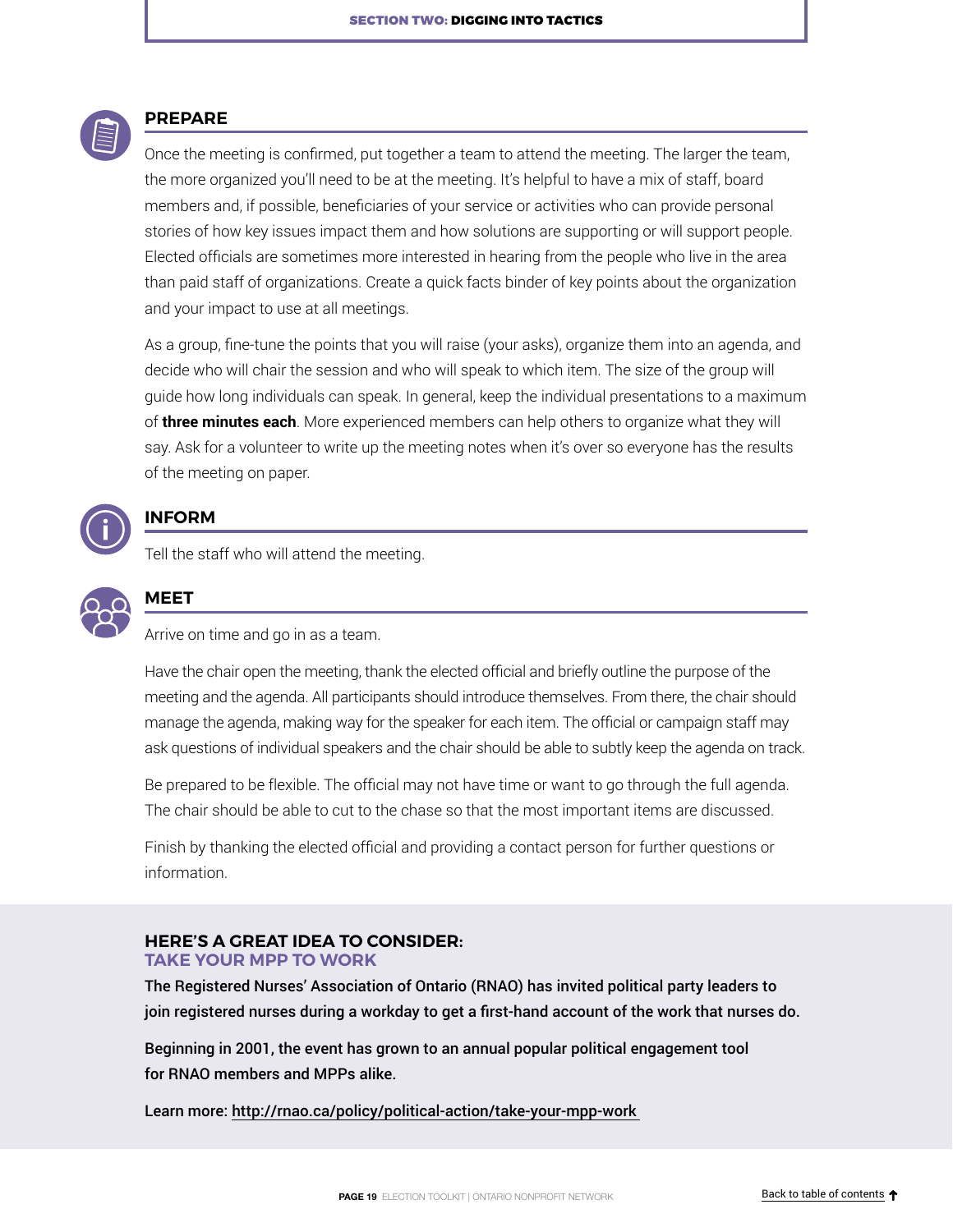# <span id="page-19-0"></span>**HOST A FORUM OR TOWN HALL MEETING ON A CRITICAL ISSUE**

- $\rightarrow$  Public meetings with larger audiences mean more attention to the issues and more community involvement in issues that matter.
- $\rightarrow$  Opportunity for community members to get informed and participate in the public policy process.
- **→** Opportunity for community networks or organizations to work together on a project.
- $\rightarrow$  Potential opportunity to bring elected officials to meet with the community to address the issue.

# **PROS**  $\left(\begin{matrix} -\end{matrix}\right)$  CONS

- $\rightarrow$  Can be time consuming and it can be difficult to schedule logistics and speakers.
- **→** Can be costly. Venues need to be booked, refreshments, AV, and other supplies may need to be rented or purchased as well.
- $\rightarrow$  Spontaneity at a large public event can lead to unanticipated results.
- Elected officials may be noncommittal or refuse to attend



## **START EARLY**

You will need strong organization. It can take time to get speakers and book elected officials, promote the event, secure a location, and find a moderator. There will also be lots of groups who will be vying for community attention, media, and elected officials' time. Keep in mind that media and public interest tends to increase when the issue is a big news item, so you may have a bigger audience if you are able to secure the event while the issue is still in the headlines.



### **COLLABORATE**

Put together a team to organize the forum. Although one organization can organize the event, an existing community network, representatives from like-minded organizations, or like-minded individuals are often more effective to share tasks to be done. Learn from other local organizations that have experience with this type of event.



#### **QUICK TIP**

Assign a committee chair to help ensure that the event is well organized and well run.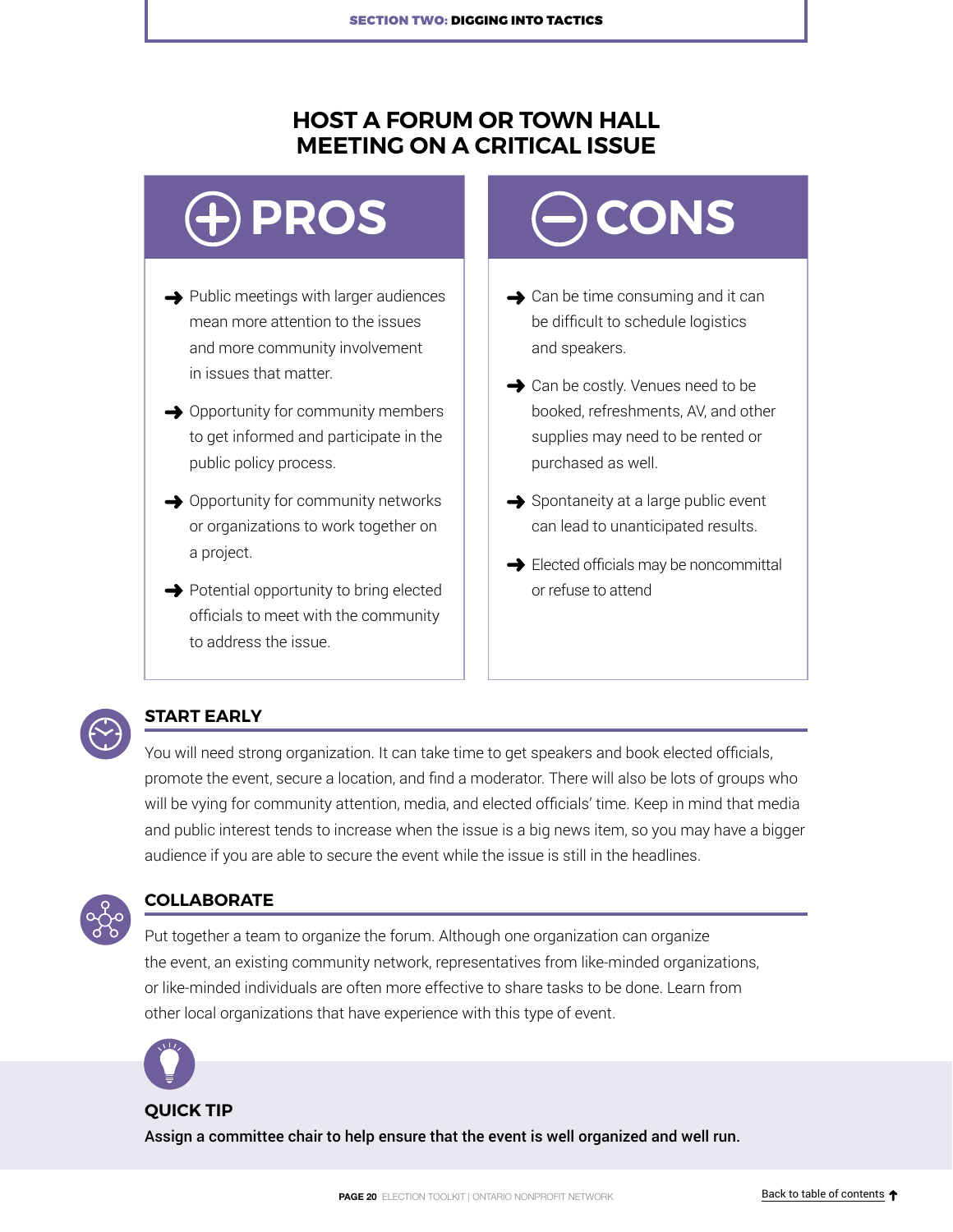

## Team members will:

**ROLES**

- $\rightarrow$  Book speakers or facilitators. You will want someone with expertise to provide information and answer questions on the issue.
- $\rightarrow$  Develop a key theme for the event. This could be related to social policy issues, economic development, or other, broader issues. How will issues be presented and how will community members give their input on the issues and their effect? What can people take away as an action item or next step so they leave feeling empowered?
- $\rightarrow$  Develop a communications plan, including community outreach and media relations.
- $\rightarrow$  Liaise with speakers to o negotiate the date, time and length of the event, their role, and how the event will proceed (e.g., order of speakers, maximum speaking time, managing a question & answer period).
- $\rightarrow$  Develop a budget and plan for any expenses.
- $\rightarrow$  Invite media to cover the event.
- $\rightarrow$  Find a location and organize logistics (e.g., accessible venue, seating, stage or front of room set-up, podium, AV equipment, checking all logistics early on the day of the event).
- $\rightarrow$  Create a post-event plan for follow-up.
- $\rightarrow$  Approve all event materials, including media releases.
- $\rightarrow$  Maintain contact with speakers and update them as the event develops. At the event, meet the speakers at the door and escort them to the stage or speaking area.



#### **QUICK TIP**

Strong moderators are crucial! Finding an experienced moderator that all parties will trust is absolutely essential to keeping the event on track in a fair and nonpartisan manner and to deal with the unexpected. A moderator could be a well-known media personality, a community board member, or a city leader from a local school board or a post-secondary institution.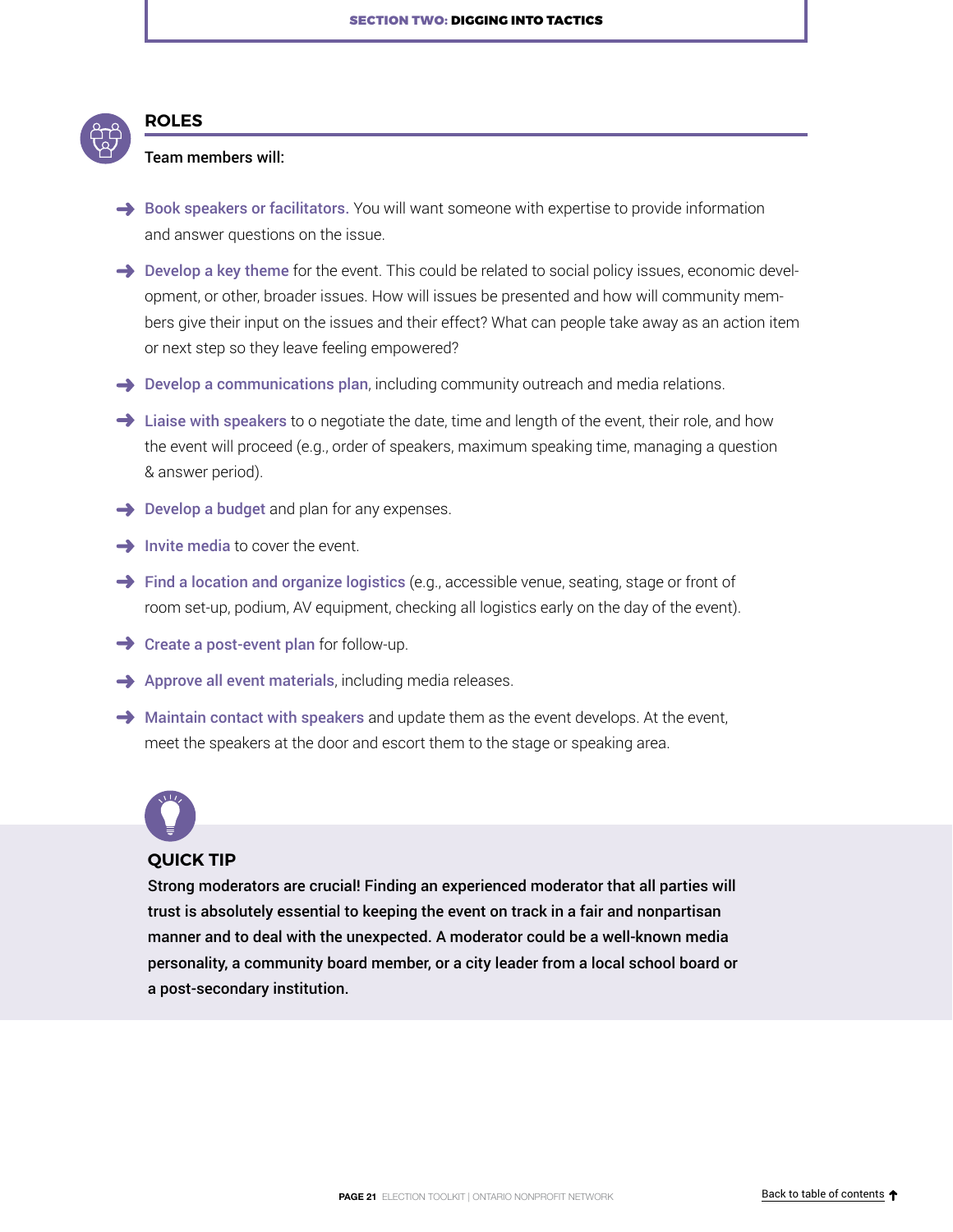

#### **PREPARE**

Designate specific team members who can act as media contacts and spokespeople at the event. This helps with clarity and consistent messaging. As part of their role, they will contact local media as soon as the date, time, and location are finalized. On behalf of the team, they will send out a media release the day before the event. On the day of the event, they will set up and staff a media table.

#### **AT THE EVENT**

Ensure that issues are clear and well- explained for the audience. Share handouts if they are helpful. Make sure there are opportunities for you, community partners, and audience members to outline the impacts of the issue on the community. Be solutions-oriented and have a clear ask.

Give any elected officials who attend an opportunity to outline their position, answer questions, and talk about how they will respond to the issue.

For audience questions, consider asking people to write their questions on paper ahead of the Q & A portion of the event. Have a team member collect and sort through the questions before passing them on to the moderator. And consider online forums (Twitter chats and more) to gather questions and increase engagement. This will help keep the event on time and ensure that more questions get asked.

Stay on time. Start and end the event as scheduled.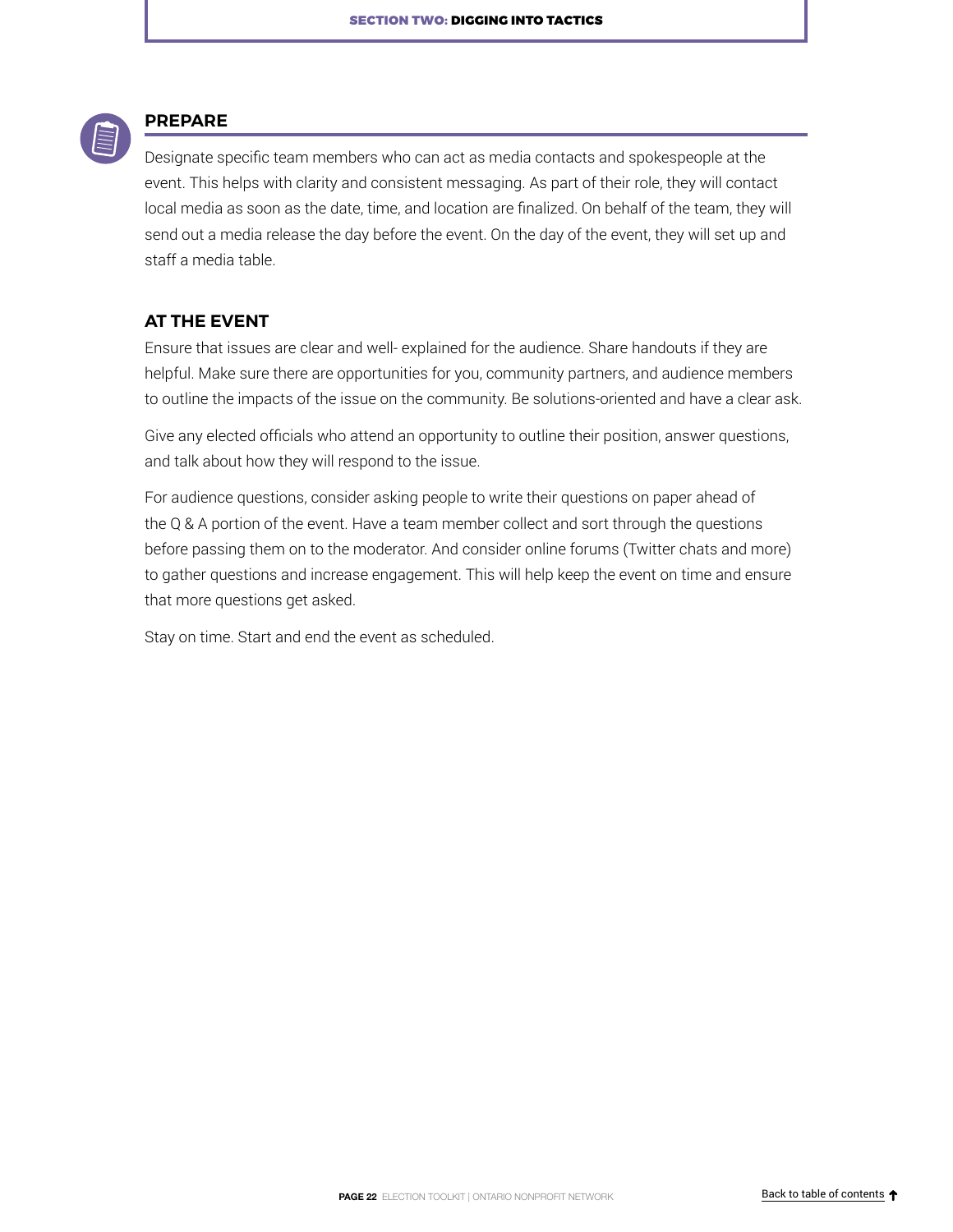# <span id="page-22-0"></span>**HOST A COMMUNITY OR ORGANIZATION EVENT**

- $\rightarrow$  Opportunity to invite the elected official to learn more about your work first-hand and meet board members, beneficiaries, and staff in an informal setting.
- $\rightarrow$  Highlights your organization and the work that you do.
- $\rightarrow$  Adds to an existing event, so it's relatively easy to organize.

# **PROS**  $\left(\begin{matrix} -\end{matrix}\right)$  CONS

- $\rightarrow$  The informal setting can mean less control over messaging and interactions with elected officials.
- People with language or socioeconomic barriers may not feel comfortable speaking up in a public setting.
- **→** Less focused time to discuss issues.



#### **QUICK TIP**

Piggyback an invitation to an elected official to an event you are already planning, such as a BBQ or a late afternoon drop-in.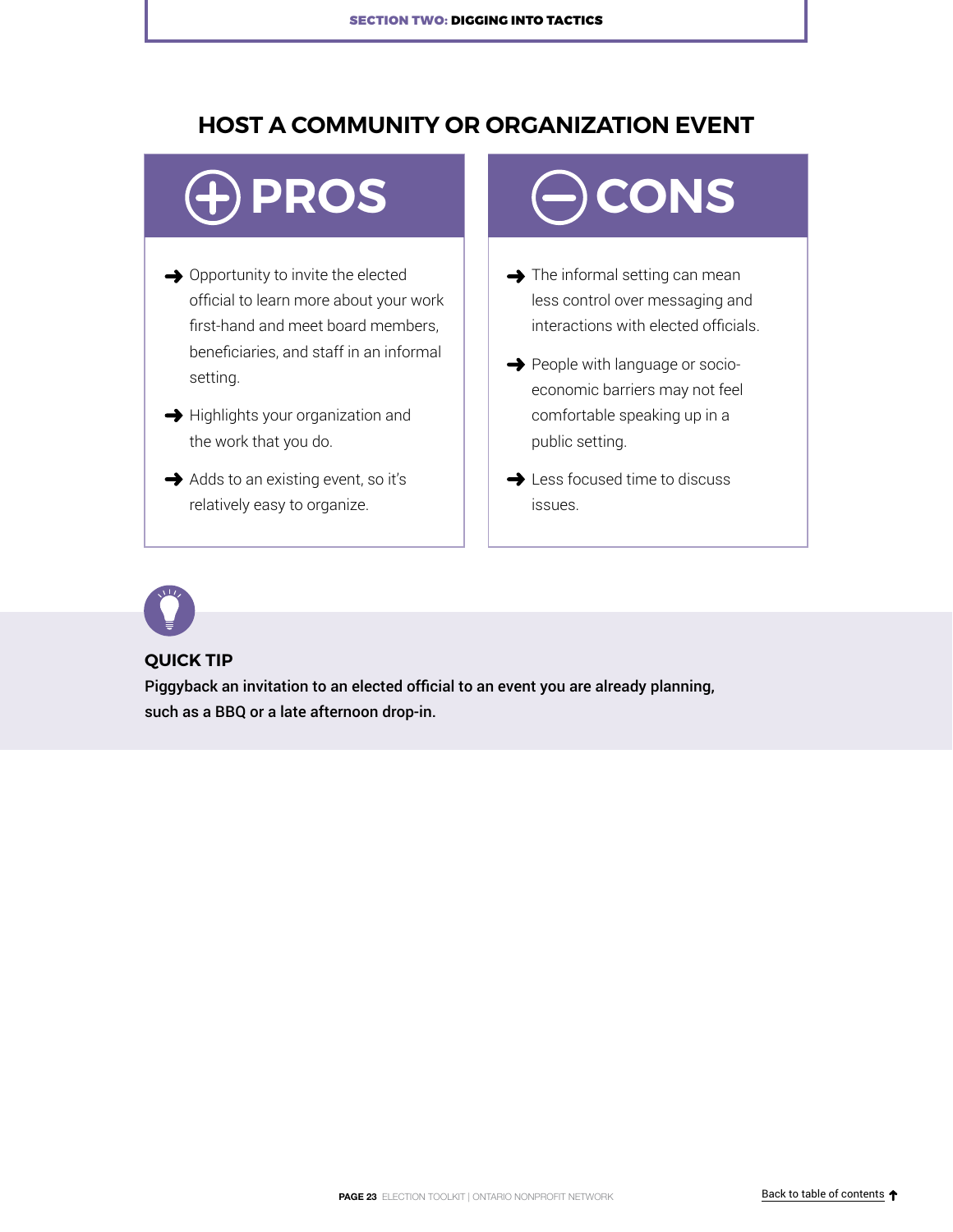<span id="page-23-0"></span>

#### **INVITE**

Write to the elected official briefly outlining your organization's work and a related issue you are working on, and invite them to drop into your event.



### **FOLLOW UP**

Contact the elected official or their office to confirm whether they can attend and, if possible, their approximate time of arrival.



#### **INFORM**

If you intend to have a more formal part of the event (like, introducing the elected official to the crowd, presenting mementos such as children's art), let them know.



### **PREPARE**

Assign board members, staff, or clients to meet the elected official on arrival. They should be able to give them a tour, introduce them to attendees, ensure they have food and drink if they choose, and make sure they get to their place.

# **ENGAGE THROUGH TRADITIONAL MEDIA**

#### **Pitching media stories**

Follow journalists who cover stories and issues related to your mission and contact them with ideas for articles. Keep your pitch brief and look for a new angle you can provide.

#### **Letters to the Editor or Op-Eds**

These types of articles help raise awareness of key issues your organization is working on, and can get the attention of parties and candidates. While there is strong competition for space in larger media outlets, local media are often looking for good local content. Political parties set up media monitoring teams with a focus on local media.

#### **→** Focus on making it local

- **Make it relevant** and tie it to what's happening in the community, in the general news cycle, or to what's been published recently in that media outlet.
- **Present a different point of view** than what's already being said.
- **Keep it concise**
- **Use facts and figures** and don't be afraid to use a **compelling story** to make your point.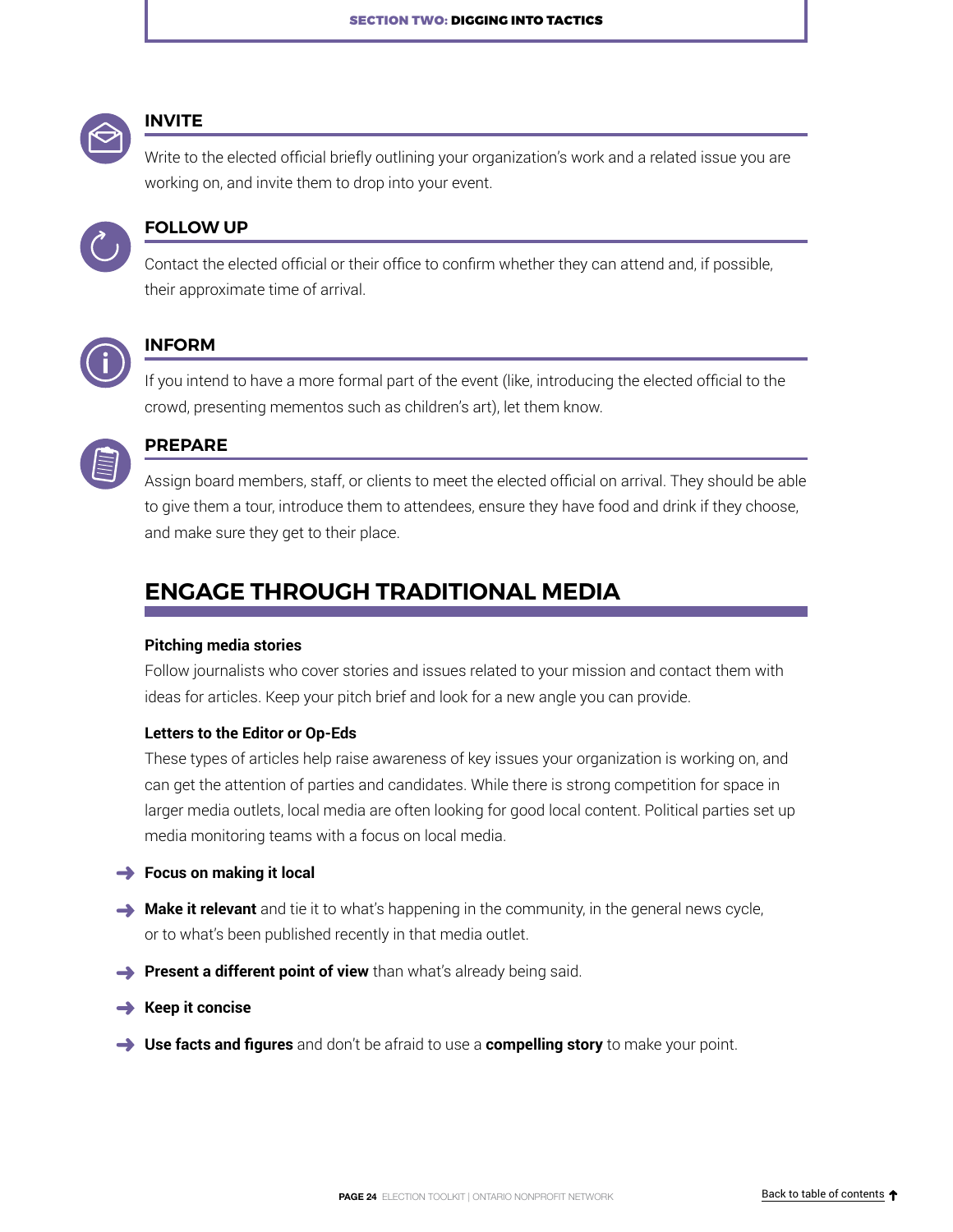#### <span id="page-24-0"></span>**What if it's not published?**

Don't be discouraged. Even if your letter is not published, the more letters an editor receives on a given topic, the better the chances are that the news outlet will recognize public interest in that topic and cover it in some way. It can be helpful to have a group of supporters write their own letters and send them in.

Turn it into a blog post or eblast to share with your networks and communities (that's what [Imagine Canada](http://www.imaginecanada.ca/blog/national-post-column-authors-lack-understanding-%E2%80%9Cpolitical-activities%E2%80%9D) did).

#### **→** Tips and tools

[Writing letters to the editor of your local newspaper is easy and effective](http://www.davidsuzuki.org/issues/oceans/science/writing-letters-to-the-editor-of-your-local-newspaper-is-easy-and-effective/), David Suzuki Foundation

- **→ [Write an Op-Ed](http://www.queensu.ca/universityrelations/communications/oped)**, Queen's University
- [I write letters to the editor because](http://nationalpost.com/opinion/i-write-letters-to-the-editor-because/wcm/98f20e3f-a11f-4303-b286-33ce3f1c1975)..., National Post
- $\rightarrow$  Lists of news outlets [Community newspapers in Ontario](https://nmc-mic.ca/about-us/find-a-newspaper/) [Ethnic press newspapers in Ontario](http://nationalethnicpress.com/ethnic-press/newspaper/newspapers-ontario/)

# **ENGAGE THROUGH SOCIAL MEDIA**

Share issues, stories of impact and voices of your community through social media. Amp up the social media channels your nonprofit already uses, and cross-promote with other organizations and groups. Create social media campaigns to share your messages creatively and consistently during and after election periods. Tag elected officials, parties and key organizations and people. And don't forget to include hashtags, ones you use for your organization or sector, ones you create for campaigns, and [general hashtags](http://politwitter.ca/page/canadian-politics-hash-tags/province/on) to join bigger conversations (#ONpoli | #CDNpoli and cal policy and advocacy hashtags).

Use images and videos as these are key to getting the best engagement.

Don't have a design budget? Here are some free tools to create your own visual assets:

- [Canva:](https://www.canva.com/) for nondesigners to create great social media cards, brochures, papers and more
- [Piktochart](https://piktochart.com/)
- [Pixton Comic Maker](https://www.pixton.com/)
- $\rightarrow$  [Powtoon animated video maker](https://www.powtoon.com/blog/create-your-own-animation-the-best-animated-video-maker/)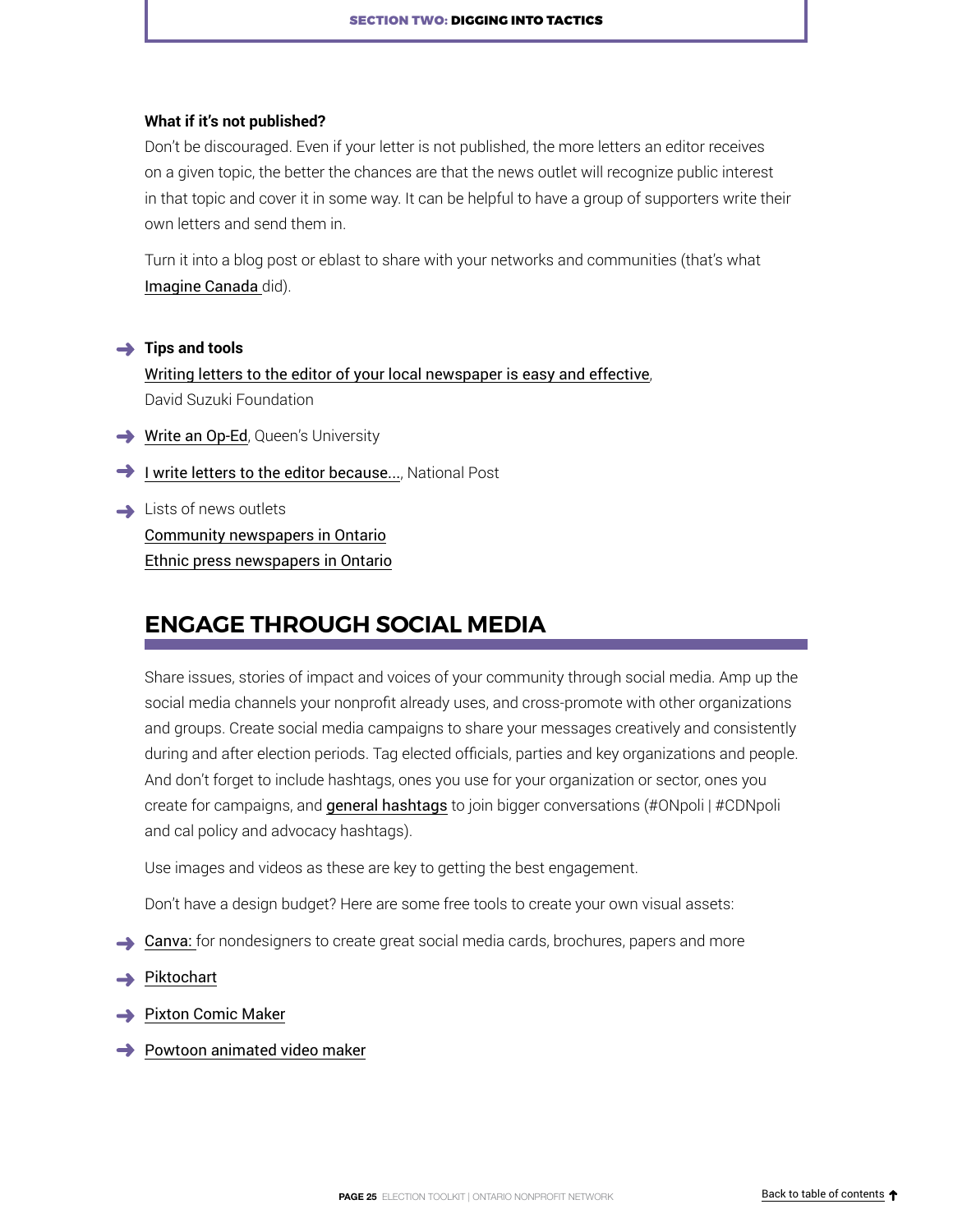# <span id="page-25-0"></span>**ENCOURAGE CIVIC LITERACY**

As community-focused organizations governed by volunteers, nonprofits are uniquely positioned to connect to people and communities in ways that other sectors and organizations can't. Low civic literacy is a serious issue, and can lead to lack of participation in creating public policy and lack of representation, especially by marginalized groups. This, means a diversity of voices often go unheard. Public benefit nonprofits can help remove barriers and encourage knowledge of and participation in making change in communities.

**Nonpartisanship is key!** It's vital that people are empowered to use their democratic right to voice their opinion on policy and priorities for issues that matter to them.

There are many ways to support civic education, from how government works, to different ways to engage, to how elections work.

Here are some examples of nonprofit activity to increase civic literacy:

- $\rightarrow$  [Civic engagement](https://www.nych.ca/search?q=civic%20engagement), North York Community House
- **[Democracy Talks](https://www.ryerson.ca/content/dam/arts/documents/democracy_talks_2018_booklet.pdf)**, Democratic Engagement Exchange, Ryerson University
- $\rightarrow$  [What makes someone vote?](https://www.youtube.com/watch?v=IzsL4VzA210), Apathy is Boring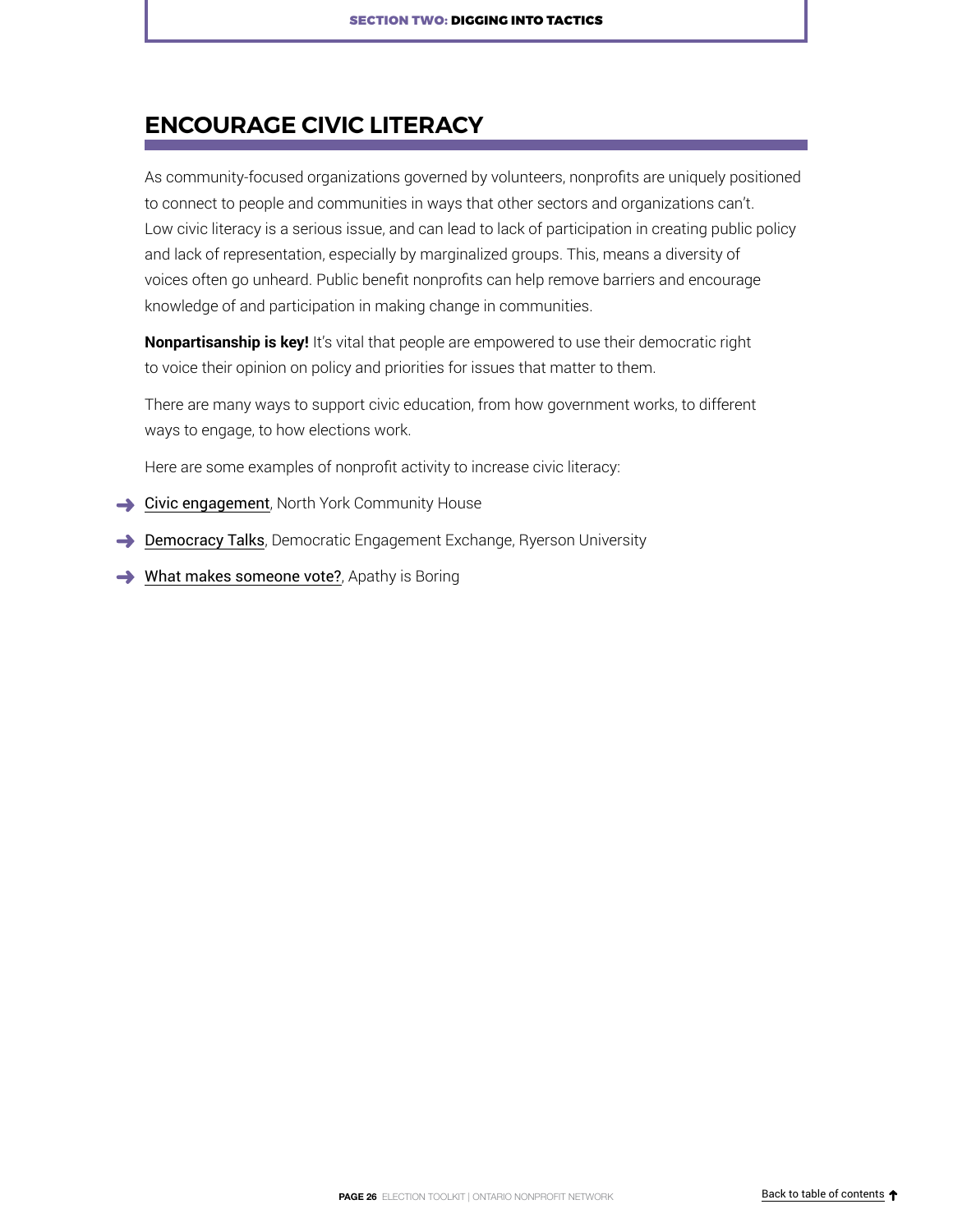<span id="page-26-0"></span>

### **WHO DOES WHAT IN THE ONTARIO GOVERNMENT**

To help get you thinking about engagement at the provincial level, here is a refresher on the Ontario government. This is a general overview of how the Ontario legislature works and the key actors involved.

## **THE LEGISLATIVE ASSEMBLY**

The Legislative Assembly of Ontario (also called the House or Queen's Park) has have 124 seats each aligned with an electoral district or riding, to which Members of Provincial Parliament (MPPs) are elected.

Currently, MPPs belong to one of four parties: the [Ontario Liberal Party](https://ontarioliberal.ca), the [Ontario PC Party](http://www.ontariopc.com/Home/index) (Progressive Conservatives), the [Ontario NDP](http://www.ontariondp.ca/) (New Democrat Party) and the [Green Party](https://gpo.ca/) of Ontario. Independent MPPs do not belong to a political party.

Members of the opposition are: MPPs from the parties that do not form government.

The Legislative Assembly votes on legislation brought forward by a Cabinet Minister or by any MPP as a Private Members' Bill. It votes on the provincial budget. Members may be part of standing or special purpose legislative committees. During daily question period, opposition members hold the government to account by asking questions of the Premier and Cabinet members on government business or issues.

Want to dig into more terms? [See Glossary of the Legislative Assembly](http://www.ontla.on.ca/lao/en/office-of-the-assembly/glossary/)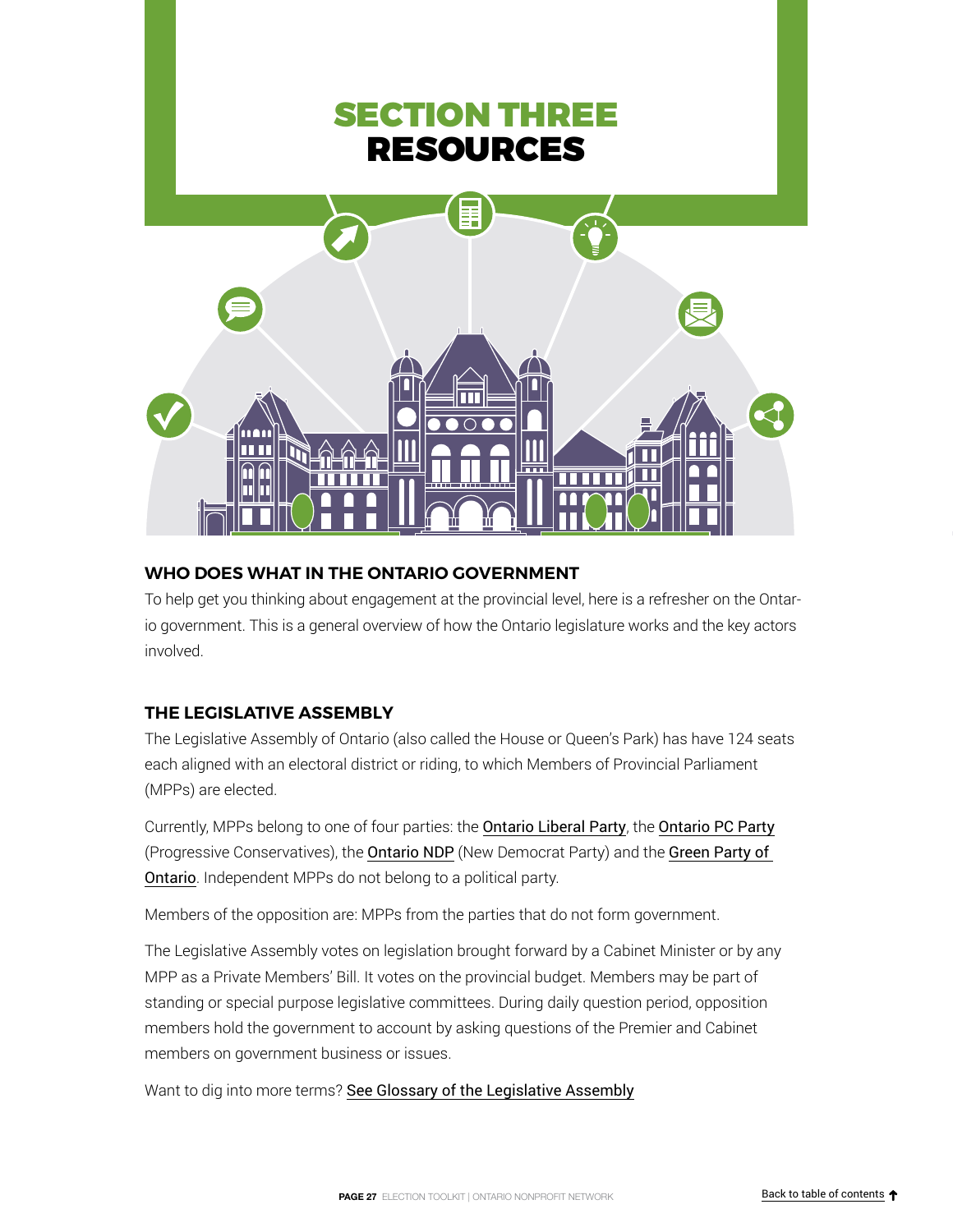#### **THE CABINET**

The Executive Council, or Cabinet, makes the major decisions about government policies and priorities, including tabling provincial budgets. Cabinet members introduce government legislation (as opposed to private members' bills) for consideration in the House. The decisions made in Cabinet provide direction for policy development and implementation in the Ontario Public Service, the bureaucracy.

The Premier selects MPPs from the governing party to make up the Cabinet. They are called Ministers and each leads a ministry. Ministers are accountable to the Legislative Assembly and the public.

The Premier has the flexibility to change the number of Ministers and ministries as well as the MPPs who will serve as Ministers. This can take place in mid-term and virtually always happens when a party is elected or re-elected to form government.

#### [https://news.ontario.ca/cabinet/en](https://www.ola.org/en/members/current/ministers)

#### **CONTACT AN MPP:**

If an issue or solution affects a particular community, it may be best to work with [the local MPP](http://www.ontla.on.ca/web/members/member_addresses.do?locale=en).

#### **WHAT KIND OF PUBLIC POLICY AND ACTIVITIES HAPPEN AT THE PROVINCIAL LEVEL?**

If an issue or solution has provincial implications, it is likely best to exert influence through the Minister responsible for that area.

#### [Ministries of the Ontario government](https://www.ontario.ca/page/ministries)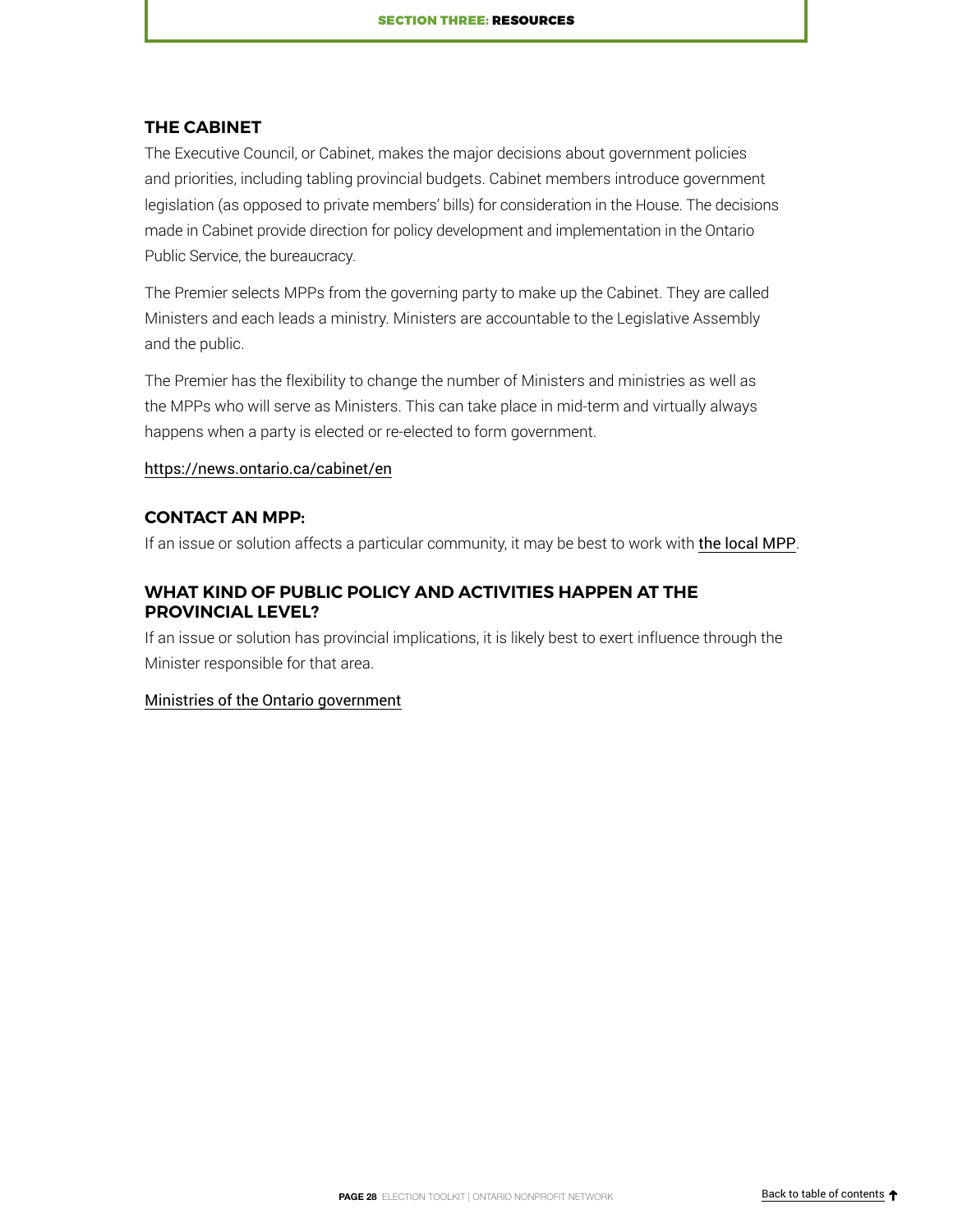#### <span id="page-28-0"></span>**INSPIRATION AND MORE RESOURCES FOR ENGAGEMENT**

**This is a list to help you get started. Let [us know](mailto:info%40theonn.ca?subject=) what resources you have created or recommend so we can add them!**

Agincourt Community Services Association: [Civic Awareness Project](https://www.agincourtcommunityservices.com/civic-awareness-network)

[Apathy is Boring](http://www.apathyisboring.com/)

- [Being Non-Partisan](https://www.youtube.com/watch?v=arNM0rihGwo)
- [Election Readiness Toolkit Manual](https://static1.squarespace.com/static/5398fdd7e4b00253b84d7b20/t/57d6bcfe46c3c46f83fc50d5/1473690878939/%281%29+Facilitators+Toolkit+Guide+-+Manual.pdf)
- (Alberta examples)
- [Youth Engagement and Mobilization in](http://www.elections.ca/content.aspx?section=res&dir=rec/part/youth&document=index&lang=e)  [the 2010 Toronto Municipal Election](http://www.elections.ca/content.aspx?section=res&dir=rec/part/youth&document=index&lang=e)

[The Art of the Possible](https://www.penguinrandomhouse.ca/books/175410/the-art-of-the-possible-by-amanda-sussman/9780771083402), by Amanda Sussman

Calgary Chamber of Voluntary Organizations: [GR Tool Kit](http://www.calgarycvo.org/gr-tool-kit/)

Canadian HIV/AIDS Legal Network: [Advocacy and Social Justice: Measuring](http://www.aidslaw.ca/site/our-story/measuring-impact/?lang=en)  [Impact](http://www.aidslaw.ca/site/our-story/measuring-impact/?lang=en)

[Campaign 2000](https://campaign2000.ca/)

Centre for Connected Communities: [Building connected communities from](http://www.connectedcommunities.ca/)  [the ground up and inside out](http://www.connectedcommunities.ca/) 

Charity Village article: [Nonprofit](https://charityvillage.com/Content.aspx?topic=Nonprofit_advocacy_during_elections_Better_to_lie_low_or_get_active#.WOZ6H_nyvIU)  [advocacy during elections: Better to lie](https://charityvillage.com/Content.aspx?topic=Nonprofit_advocacy_during_elections_Better_to_lie_low_or_get_active#.WOZ6H_nyvIU)  [low or get active?](https://charityvillage.com/Content.aspx?topic=Nonprofit_advocacy_during_elections_Better_to_lie_low_or_get_active#.WOZ6H_nyvIU)

City of Toronto: [Framework for Working](https://www.toronto.ca/city-government/accountability-operations-customer-service/long-term-vision-plans-and-strategies/not-for-profits/)  [with Community-based Not-for-Profit](https://www.toronto.ca/city-government/accountability-operations-customer-service/long-term-vision-plans-and-strategies/not-for-profits/)  [Organizations](https://www.toronto.ca/city-government/accountability-operations-customer-service/long-term-vision-plans-and-strategies/not-for-profits/)

Civix: <http://civix.ca/main/> Student vote engaging youth in the electoral process

[Democratic Engagement Exchange](https://www.ryerson.ca/arts/research-and-innovation/democratic-engagement-exchange/), Faculty of Arts, Ryerson University

[Don't think of an Elephant! Know Your](https://georgelakoff.com/2014/08/18/new-book-the-all-new-dont-think-of-an-elephant-know-your-values-and-frame-the-debate/)  [Values and Frame the Debate](https://georgelakoff.com/2014/08/18/new-book-the-all-new-dont-think-of-an-elephant-know-your-values-and-frame-the-debate/), by George Lakoff

Elections Canada: [Inspire Democracy tools](http://inspirerlademocratie-inspiredemocracy.ca/index-eng.asp)  [and resources](http://inspirerlademocratie-inspiredemocracy.ca/index-eng.asp)

[Elections Ontario](http://www.elections.on.ca/)

• [Electoral districts](https://www.elections.on.ca/en/resource-centre/electoral-districts.html)

• [Check, confirm or update voter](https://eregistration.elections.on.ca/en/home)  [registration information](https://eregistration.elections.on.ca/en/home)

Independent Sector: [Beyond the Cause:](https://www.independentsector.org/wp-content/uploads/2016/12/IS-BeyondtheCause-Full.pdf)  [The Art and Science of Advocacy](https://www.independentsector.org/wp-content/uploads/2016/12/IS-BeyondtheCause-Full.pdf)

Maytree: [How Government Works](https://maytree.com/maytree-tools/how-government-works/)

[Minnesota Council of Nonprofits:](https://www.nonprofitfederalpolicymn.org/tips/)  [Effective Advocacy](https://www.nonprofitfederalpolicymn.org/tips/) 

Nonprofit VOTE: Engaging American nonprofits in voting and elections: <http://www.nonprofitvote.org/>

National Council of Nonprofits: [Everyday](https://www.councilofnonprofits.org/everyday-advocacy)  [Advocacy](https://www.councilofnonprofits.org/everyday-advocacy) and [Why Should Your Nonprofit](https://www.councilofnonprofits.org/why-should-your-nonprofit-advocate)  [Advocate](https://www.councilofnonprofits.org/why-should-your-nonprofit-advocate)

North York Community House: [Civic engagement](https://www.nych.ca/search?q=civic%20engagement)

ONN infographic: [Nonprofits Step Up](http://theonn.ca/wp-content/uploads/2015/01/DemocracyNonprofits.pdf)

• [More ONN infographics](http://theonn.ca/resources/infographics/)

Ontario 4 All: Take Action

Samara Canada: [Vote Pop Up](http://www.samaracanada.com/samara-in-the-classroom/votepopup) [Social planning councils](https://www.spno.ca/faqs/122-social-planning-councils) [Social Planning Network of Ontario](http://www.spno.ca/)

• [Social planning councils in Ontario](http://www.spno.ca/)